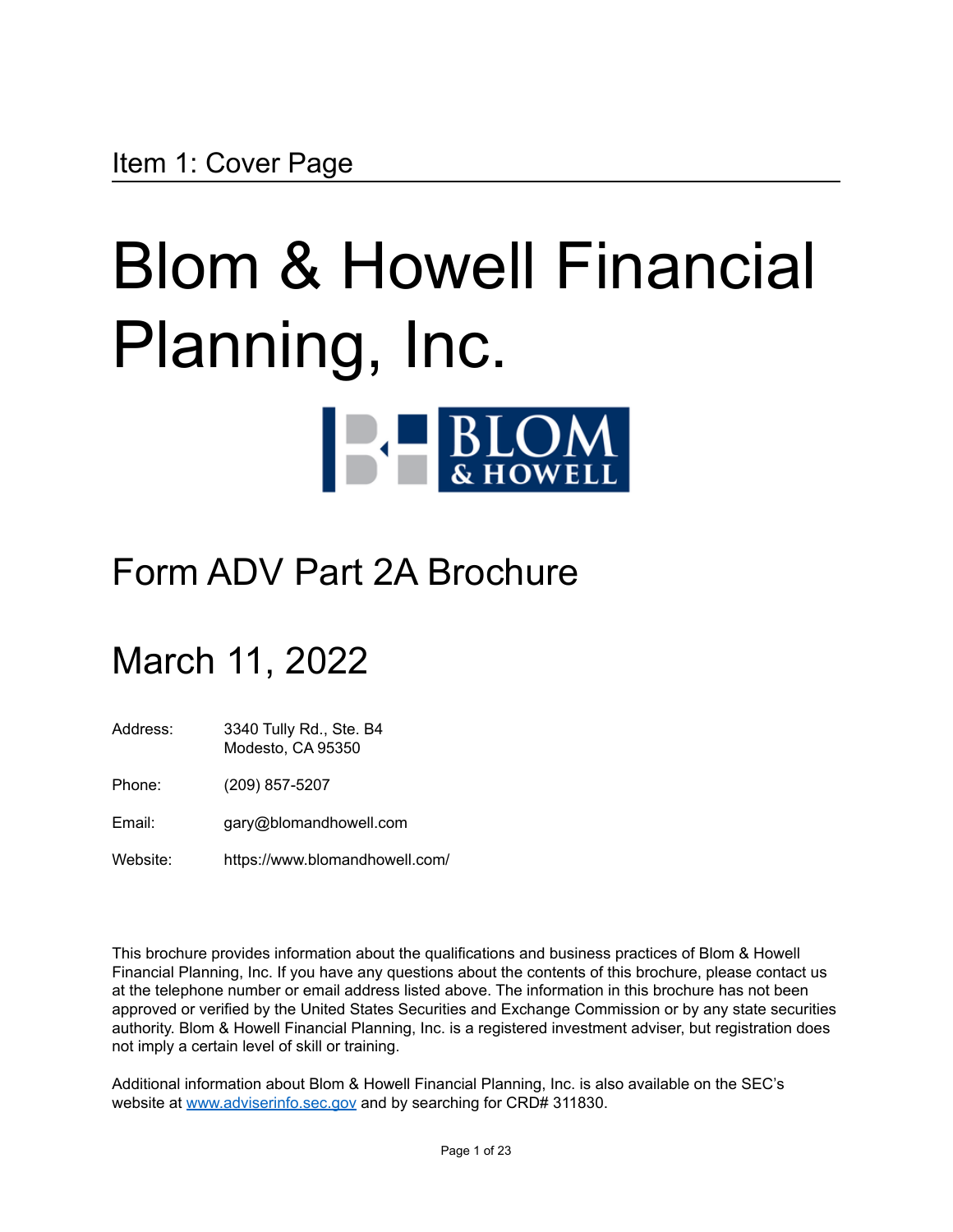# <span id="page-1-0"></span>Item 2: Material Changes

In this Item, Blom & Howell Financial Planning, Inc. is required to identify and discuss material changes since its last annual amendment. Since filing its last annual amendment on February 7, 2022, , there have been the following material changes:

• Our firm transitioned from state to SEC registration in Q2 2022. This brochure has been amended accordingly.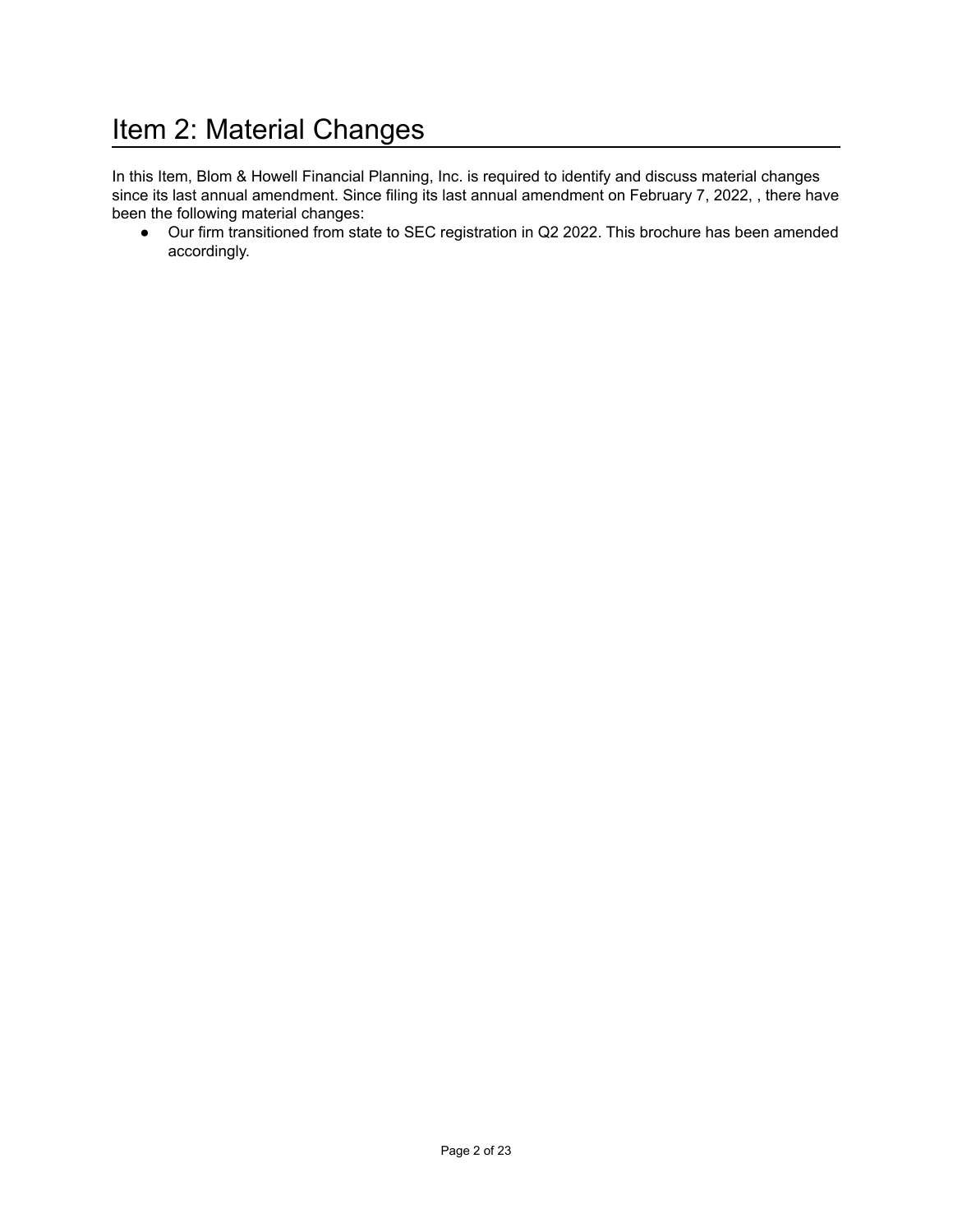# <span id="page-2-0"></span>Item 3: Table of Contents

| Item 1: Cover Page                                                                           | 1                |
|----------------------------------------------------------------------------------------------|------------------|
| Item 2: Material Changes                                                                     | $\boldsymbol{2}$ |
| Item 3: Table of Contents                                                                    | 3                |
| Item 4: Advisory Business                                                                    | 4                |
| Item 5: Fees and Compensation                                                                | 7                |
| Item 6: Performance-Based Fees & Side-By-Side Management                                     | 9                |
| Item 7: Types of Clients                                                                     | 10               |
| Item 8: Methods of Analysis, Investment Strategies & Risk of Loss                            | 11               |
| Item 9: Disciplinary Information                                                             | 14               |
| Item 10: Other Financial Industry Activities & Affiliations                                  | 15               |
| Item 11: Code of Ethics, Participation or Interest in Client Transactions & Personal Trading | 16               |
| Item 12: Brokerage Practices                                                                 | 17               |
| Item 13: Review of Accounts                                                                  | 18               |
| Item 14: Client Referrals and Other Compensation                                             | 19               |
| Item 15: Custody                                                                             | 20               |
| Item 16: Investment Discretion                                                               | 21               |
| Item 17: Voting Client Securities                                                            | 22               |
| Item 18: Financial Information                                                               | 23               |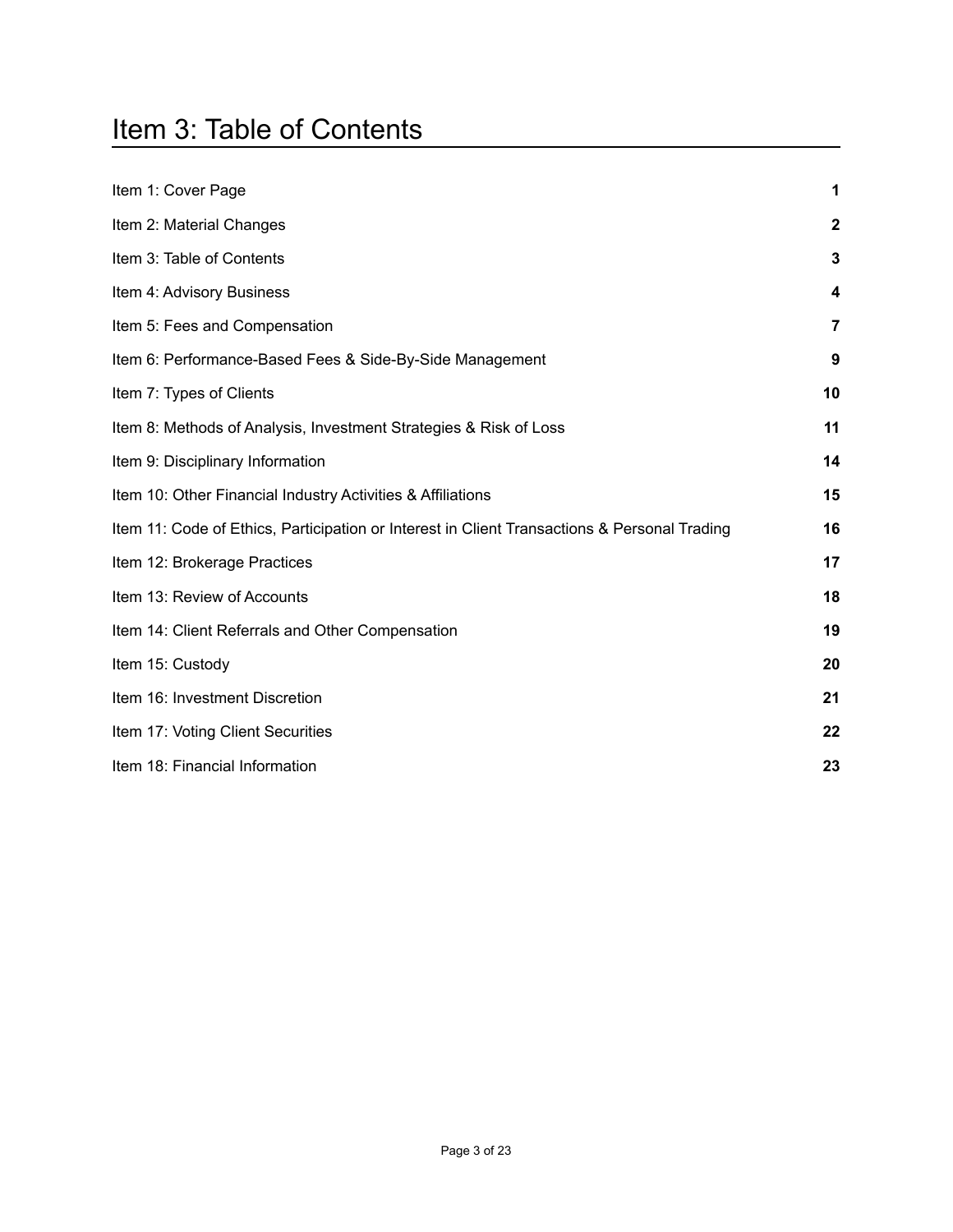#### <span id="page-3-0"></span>Item 4: Advisory Business

- A. Blom & Howell Financial Planning, Inc. ("Adviser") is an investment adviser registered with the U.S. Securities and Exchange Commission, and principally owned by Gary George Blom and Michael Joseph Howell.
- B. Adviser offers the following types of advisory services:
	- i. Comprehensive Wealth Management: Adviser offers comprehensive wealth management services through the provision of either discretionary or non-discretionary investment management services combined with financial planning services as described below. These combined services are provided exclusively through a wrap fee program for which Adviser serves as the sponsor and portfolio manager. Please refer to Adviser's separate Form ADV Part 2A – Appendix 1 (the "Wrap Fee Brochure") for more information.

In general, Adviser provides comprehensive wealth management through the implementation and management of tailored portfolios of diversified assets that are typically comprised of some combination of stocks, bonds, mutual funds, exchange-traded funds ("ETFs"), and real estate investment trusts ("REITs"). Such portfolios are rebalanced periodically to remain in-line with the client's agreed-upon asset allocation, though the asset allocation may be changed from time to time based on changes to a client's specific situation. In all instances, Adviser accounts for the client's current financial condition, goals, risk tolerance, income, liquidity requirements, investment time horizon, and other information that is relevant to the management of clients' account(s).

ii. Financial Planning: Adviser provides a variety of standalone financial planning and consulting services to clients for the management of financial resources based upon an analysis of current situations, goals, and objectives. Financial planning services will typically involve preparing a financial plan or rendering a financial consultation for clients based on the client's financial goals and objectives. This planning or consulting may encompass, but is not limited to, Investment Planning, Retirement Planning, Estate Planning, Charitable Planning, Education Planning, General Tax Planning, Real Estate Analysis, Cash Flow/Budget Analysis, Mortgage/Debt Analysis, Debt Management, Insurance Analysis, or Business and Personal Financial Planning.

Financial plans (delivered in written or digital form depending on the financial planning technology utilized) or financial consultations rendered to clients usually include general recommendations for a course of activity or specific actions to be taken by clients. Implementation of the recommendations will be at the discretion of the client. Financial consultations are not typically accompanied by a written summary of observations and recommendations, as the process is less formal than the planning service. Assuming that all the information and documents requested from the client are provided promptly, plans or consultations are typically completed within three (3) months of the client signing an agreement and may encompass multiple meetings.

When rendering financial planning services, a conflict exists between Adviser's interests and the interests of its clients; clients are under no obligation to act upon Adviser's financial planning recommendations. If a client elects to act on any of the recommendations made by Adviser, the client is under no obligation to effect the transaction through Adviser.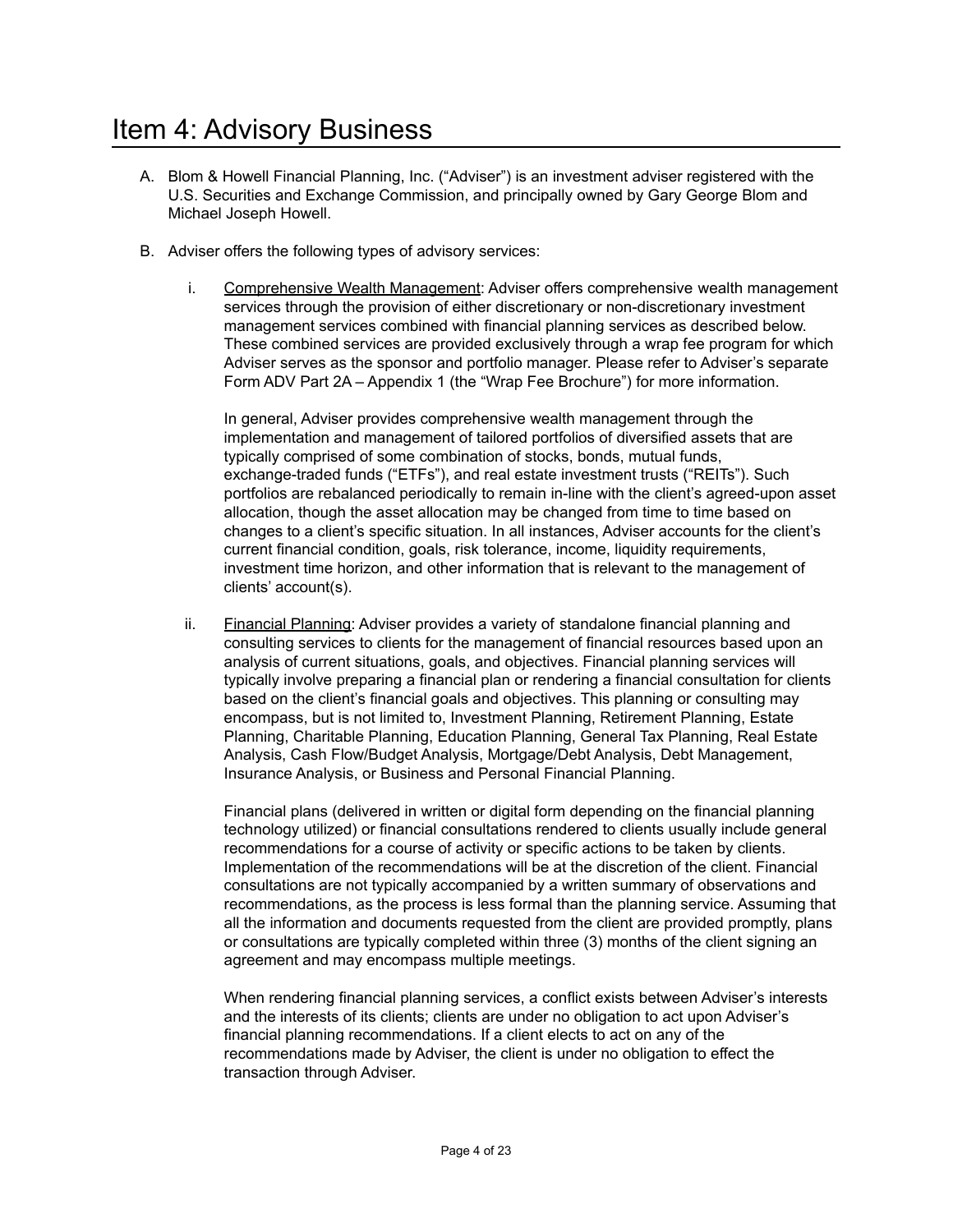- iii. Selection of Other Investment Advisers: When appropriate for a particular client, Adviser will recommend the use of an independent and unaffiliated third-party investment adviser (a "Third-Party Adviser") to perform various administrative and investment management services for such client. The Third-Party Adviser will either be retained by Adviser on behalf of applicable clients or applicable clients will engage the Third-Party Adviser directly pursuant to a separate agreement. In all such instances in which a Third-Party Adviser is to provide administrative or investment services to a client, Adviser will confirm that such Third-Party Adviser is appropriately registered and will perform other due diligence as appropriate.
- iv. Retirement Plan Consulting: Adviser provides ongoing retirement plan consulting services to employer plans that are typically qualified under the Employee Retirement Income Security Act of 1974 ("ERISA"), and will assist employer plan sponsors in establishing, monitoring and reviewing their company's participant-directed retirement plan. As the needs of the plan sponsor dictate, areas of advice could include: investment policy statement development, implementation and monitoring, analysis of investment options, plan structure and participant education, cost structure, risk analysis and performance measurement. When appropriate for a particular plan, Adviser may also recommend the retention of an independent and unaffiliated third-party retirement plan consultant to serve as a 3(21) or 3(38) fiduciary with respect to the plan.
- v. Automated Investment Program: Adviser offers an automated investment program (the "Program") through which clients are invested in a range of investment strategies Adviser has constructed and managed, each consisting of a portfolio of ETFs and mutual funds and a cash allocation. The client may instruct Adviser to exclude up to three ETFs and mutual funds from their portfolio. The client's portfolio is held in a brokerage account opened by the client at Charles Schwab & Co., Inc. ("Schwab"). Adviser uses the Institutional Intelligent Portfolios® platform ("Platform"), offered by Schwab Performance Technologies ("SPT"), a software provider to independent investment advisers and an affiliate of Schwab, to operate the Program. Adviser is independent of and not owned by, affiliated with, or sponsored or supervised by SPT, Schwab, or their affiliates. Adviser, and not Schwab, are the client's investment adviser and primary point of contact with respect to the Program. Adviser is solely responsible, and Schwab is not responsible, for determining the appropriateness of the Program for the client, choosing a suitable investment strategy and portfolio for the client's investment needs and goals, and managing that portfolio on an ongoing basis. Adviser has contracted with SPT to provide the Platform, which consists of technology and related trading and account management services for the Program. The Platform enables Adviser to make the Program available to clients online and includes a system that automates certain key parts of the investment process. The Platform also includes an automated investment engine through which Adviser manages the client's portfolio on an ongoing basis through automatic rebalancing and tax-loss harvesting (if the client is eligible and elects).

Clients do not pay brokerage commissions or any other fees to Schwab as part of the Program. Schwab does receive other revenues, including (i) the profit earned by Charles Schwab Bank, SSB, a Schwab affiliate, on the allocation to the Schwab Intelligent Portfolios Sweep Program described in the Schwab Intelligent Portfolios Sweep Program Disclosure Statement; (ii) investment advisory and/or administrative service fees (or unitary fees) received by Charles Schwab Investment Management, Inc., a Schwab affiliate, from Schwab ETFs™ Schwab Funds® and Laudus Funds® that Adviser selects to buy and hold in the client's brokerage account; (iii) fees received by Schwab from mutual funds in the Schwab Mutual Fund Marketplace® (including certain Schwab Funds and Laudus Funds) in the client's brokerage account for services Schwab provides; and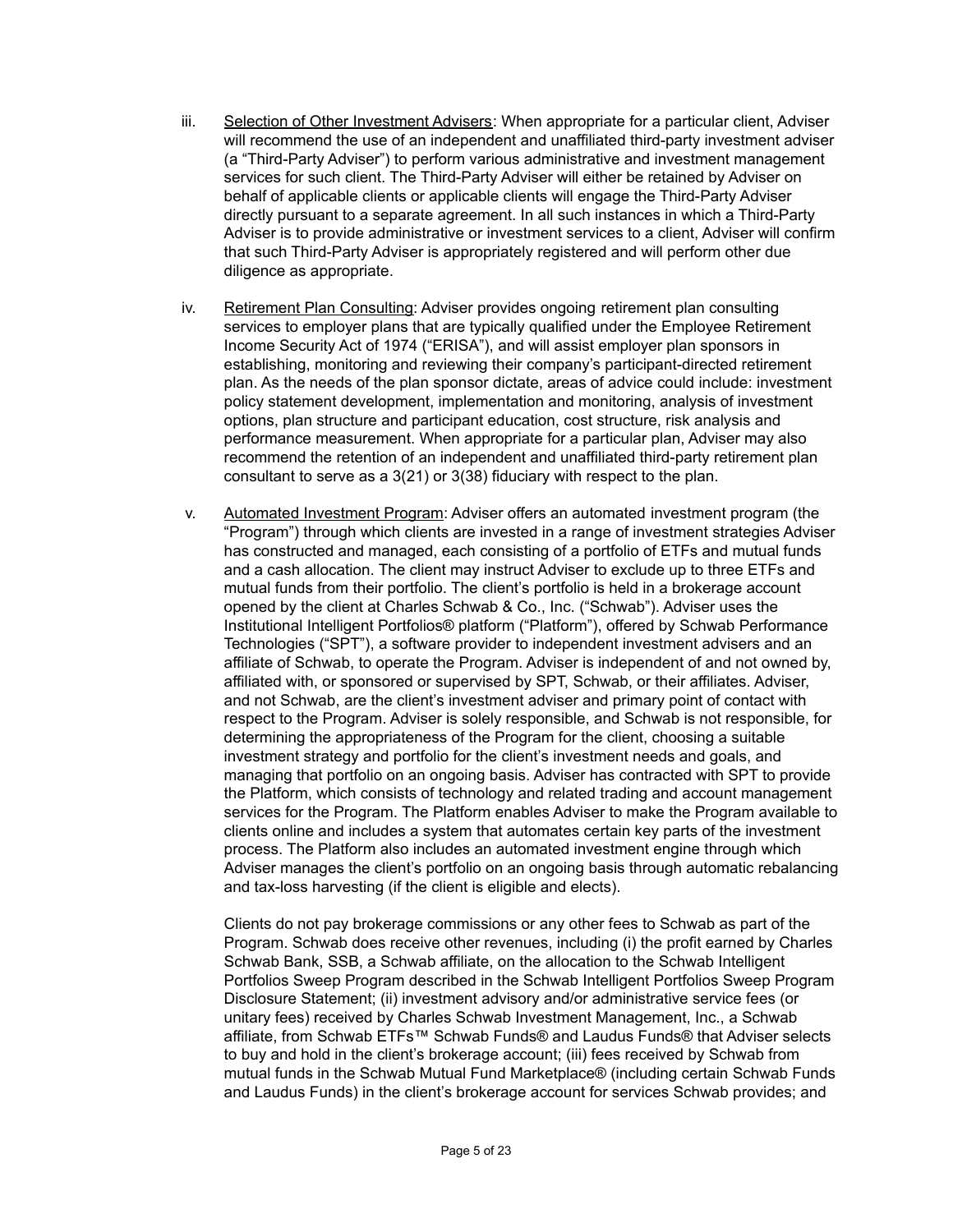(iv) remuneration Schwab receives from the market centers where it routes ETF trade orders for execution.

C. Adviser tailors its advisory services to the individual needs of its clients by taking the time to understand clients' current financial condition, goals, risk tolerance, income, liquidity requirements, investment time horizon, and other information that is relevant to the management of clients' account(s). This information will then be used to make investment recommendations that reflect clients' individual needs and objectives on an initial and ongoing basis. Adviser's recommendations and decisions will allocate portions of clients' account(s) to various asset classes classified according to historical and projected risks and rates of return.

For non-discretionary accounts and in the performance of financial planning services, clients will have the opportunity to accept or reject any of Adviser's recommendations. Non-discretionary Clients are under no obligation to accept or implement any recommendation made by Adviser.

For discretionary accounts, Adviser shall be granted a limited power of attorney to effect transactions in such accounts without necessarily conferring with clients in advance.

Clients may impose restrictions on investing in certain securities or types of securities so long as such restrictions may reasonably be implemented by Adviser.

- D. Adviser sponsors and serves as the portfolio manager for its own wrap fee program. Adviser's wrap fee program is offered to comprehensive wealth management clients, which is inclusive of financial planning services. Alternatively, clients may retain Adviser exclusively to render financial planning services outside of its wrap fee program. Thus, Adviser does not manage assets outside of its wrap fee program. Adviser is compensated for its comprehensive wealth management services through its wrap fee program as described in Item 5, below. Please refer to Adviser's Wrap Fee Brochure for more information about Adviser's wrap fee program.
- E. As of December 31, 2021, Adviser manages \$111,857,000 in client assets on a discretionary basis and \$3,200,000 in client assets on a non-discretionary basis.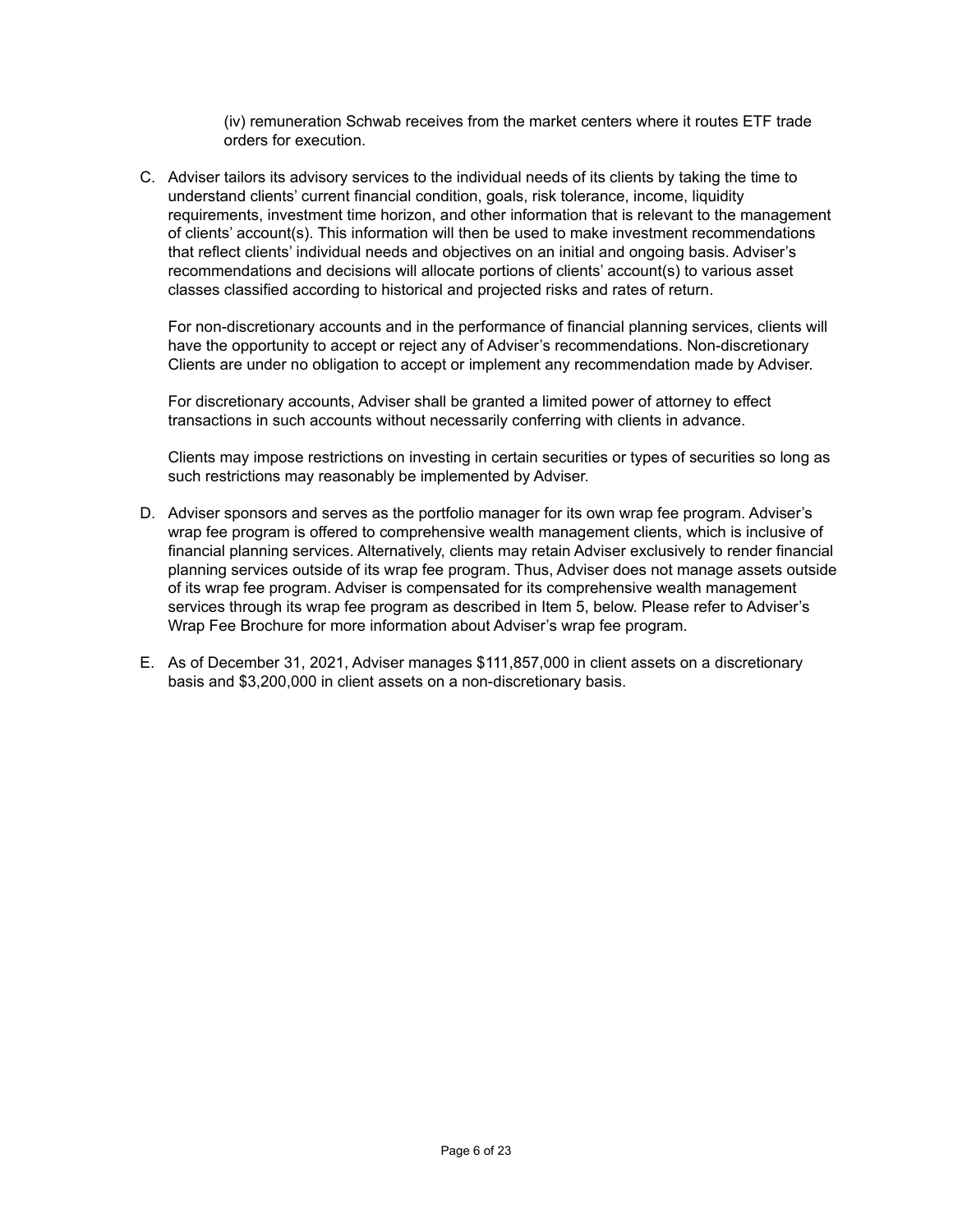# <span id="page-6-0"></span>Item 5: Fees and Compensation

A. Adviser is compensated for its comprehensive wealth management services by fees charged based on a client's assets under management with Adviser. For clients that do not wish to engage Adviser to provide comprehensive wealth management services, Adviser alternatively offers separate financial planning services on a fixed-fee or hourly basis. Fees are negotiable, and each client's specific fee schedule is included as part of the investment advisory agreement signed by Adviser and the client.

Adviser's maximum comprehensive wealth management fee is 1.00% per annum of client's assets under Adviser's management, charged monthly in arrears based on the average daily account balance over the course of the previous month.

Fixed financial planning fees typically range from \$500 to \$10,000 depending on the nature and complexity of a client's specific financial situation, as well as the specific financial planning topics to be addressed as part of the initial plan or ongoing planning services. Hourly financial planning fees are charged at a rate not to exceed \$250 per hour. Such fees will be directly billed to the client and due within 30 days of a financial plan being delivered or a consultation rendered. Adviser will not require a retainer or any prepayment exceeding \$500 when services cannot be rendered within 6 months.

When a Third-Party Adviser is engaged to provide administrative or investment services to a client, such client will typically pay the Third-Party Adviser an annual asset-based fee up to 2.00%, billed quarterly in advance, based on the assets under the administration or management of the Third-Party Adviser. In no event will the total asset-based fee payable to Adviser and a Third-Party Adviser exceed 3% per annum.

Retirement plan consulting services are billed on (a) an hourly basis, (b) an annual fixed fee, or (c) an annual fee based on the percentage of assets under Adviser's management. The total estimated fee, as well as the ultimate fee charged, is based on the scope and complexity of Adviser's engagement with the retirement plan client. The maximum hourly fee to be charged will not exceed \$250 per hour billed monthly in arrears. Fixed retirement plan consulting fees will start at a minimum of \$500 and due within 30 days of the retirement plan consulting services being delivered. Depending on the size of the plan, a higher fee will be assessed pursuant to the agreement between Adviser and the plan. Fees based on a percentage of assets will not exceed 1.00% per annum, billed monthly in arrears based on the average daily plan asset balance over the course of the previous month. The fee-paying arrangements for retirement plan consulting services will be determined on a case-by-case basis and will be detailed in the signed agreement between Adviser and the plan.

Fees may be payable via direct debit from the client's account(s), or via ACH, debit/credit card, or check for clients that elect not to have fees directly debited from their account(s).

Lower fees for comparable services may be available from other sources.

B. In addition to the fees charged by Adviser, non-wrap fee program clients (i.e., clients not receiving comprehensive wealth management services) will incur brokerage and other transaction costs. As part of its wrap fee program, Adviser pays the brokerage and other transaction costs for its comprehensive wealth management clients. Clients should be aware that this creates a conflict of interest in that Adviser is incentivized to trade less frequency so as to not incur such brokerage and transaction costs. Please refer to Item 12: Brokerage Practices, for further information on such brokerage and other transaction-related practices, as well as Adviser's Wrap Fee Brochure.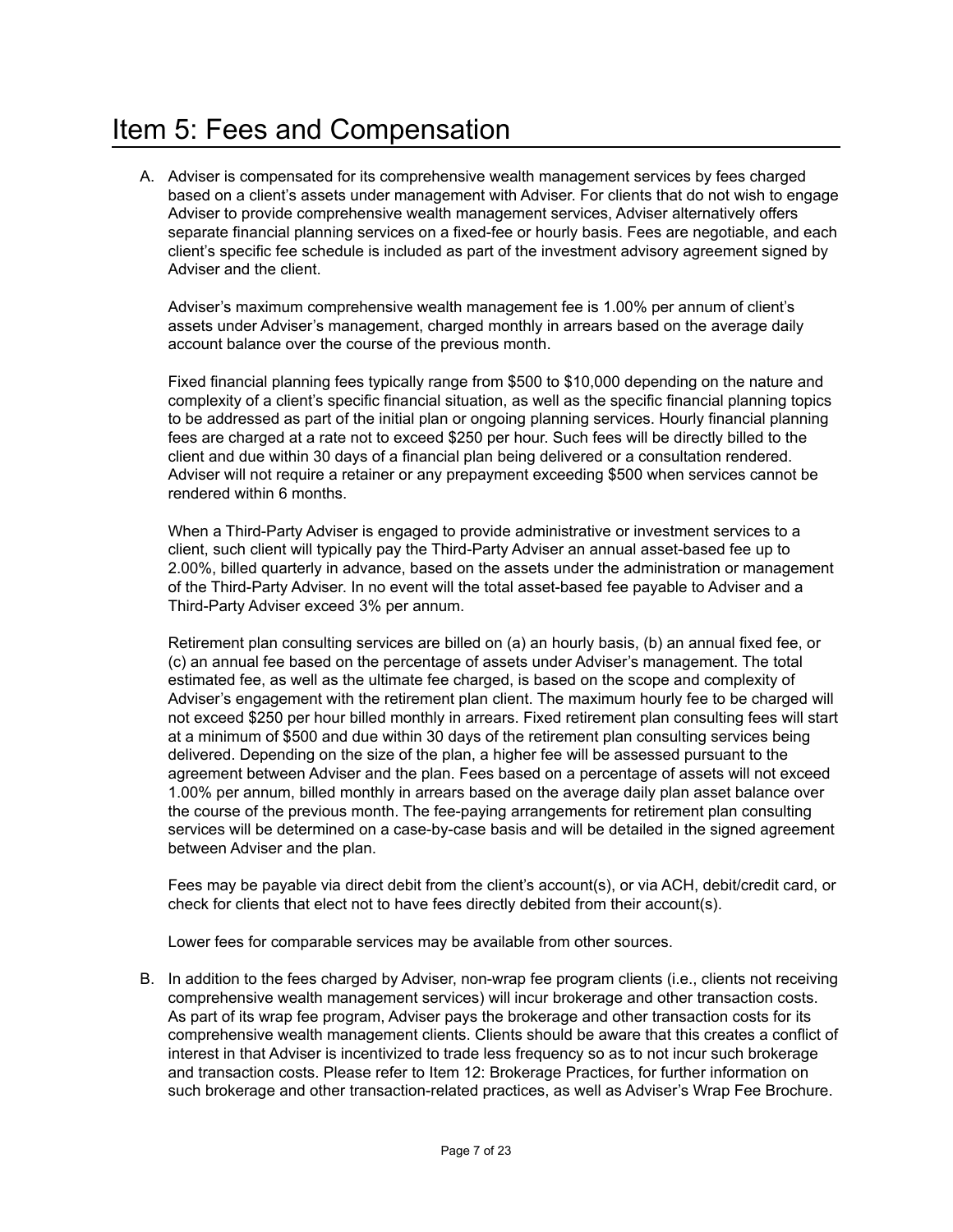All clients will also typically incur additional fees and expenses imposed by independent and unaffiliated third-parties, which can include qualified custodian fees, mutual fund or ETF fees and expenses, mark-ups and mark-downs, spreads paid to market makers, wire transfer fees, check-writing fees, early-redemption charges, certain deferred sales charges on previously-purchased mutual funds, margin fees, charges or interest, IRA and qualified retirement plan fees, and other fees and taxes on brokerage accounts and securities transactions. These additional charges are separate and apart from the fees charged by Adviser.

Please note that clients with accounts held at American Funds will be subject to an annual fee of \$10.

- C. If Adviser or client terminates the advisory agreement before the end of a billing period, Adviser's fees will be prorated through the effective date of the termination. The pro rata fees earned through the effective date of the termination will be billed to the client.
- D. Neither Adviser nor any of its supervised persons accepts compensation for the sale of securities or other investment products.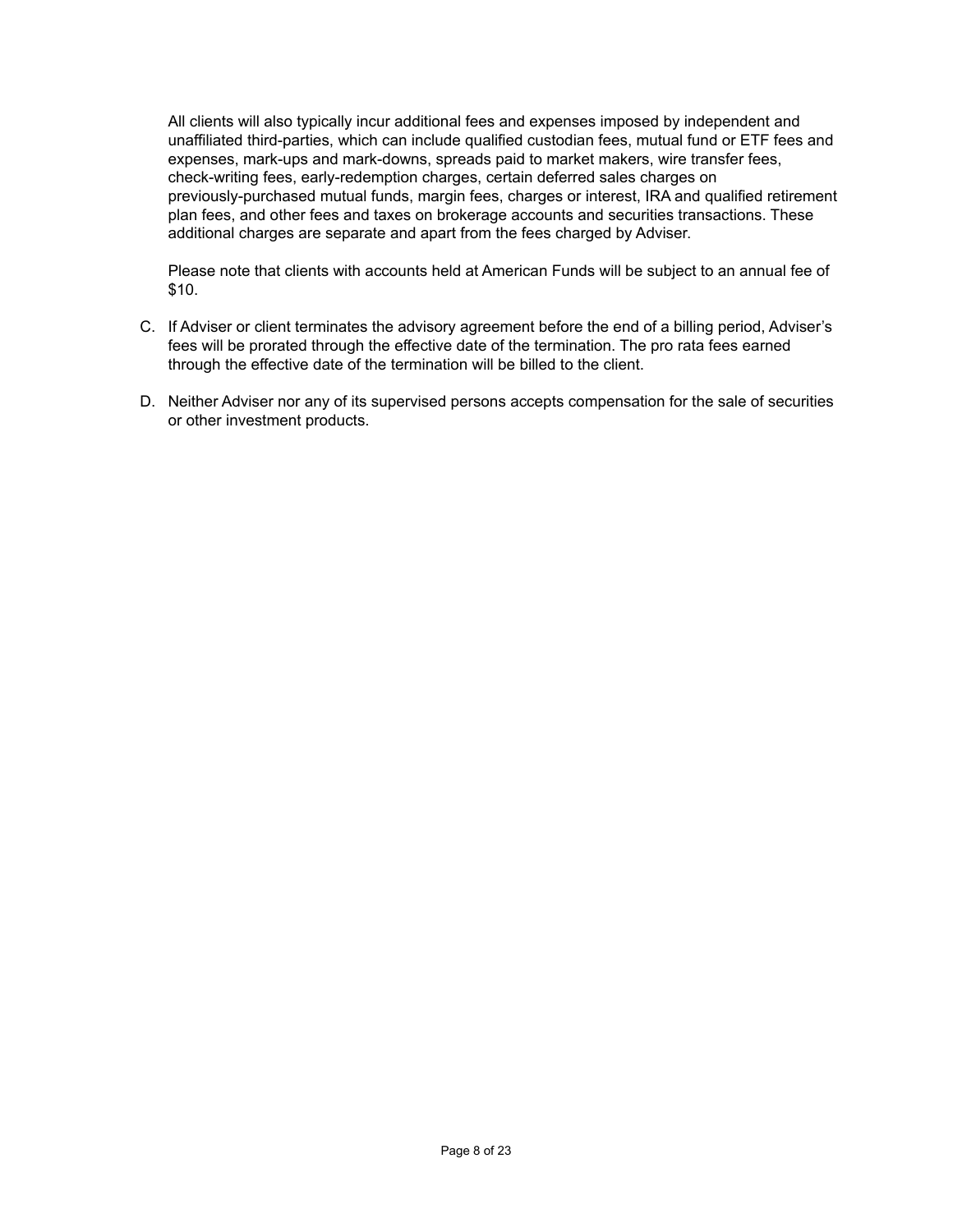# <span id="page-8-0"></span>Item 6: Performance-Based Fees & Side-By-Side Management

Neither Adviser nor any of its supervised persons accepts performance-based fees (fees based on a share of capital gains or capital appreciation of the assets of a client).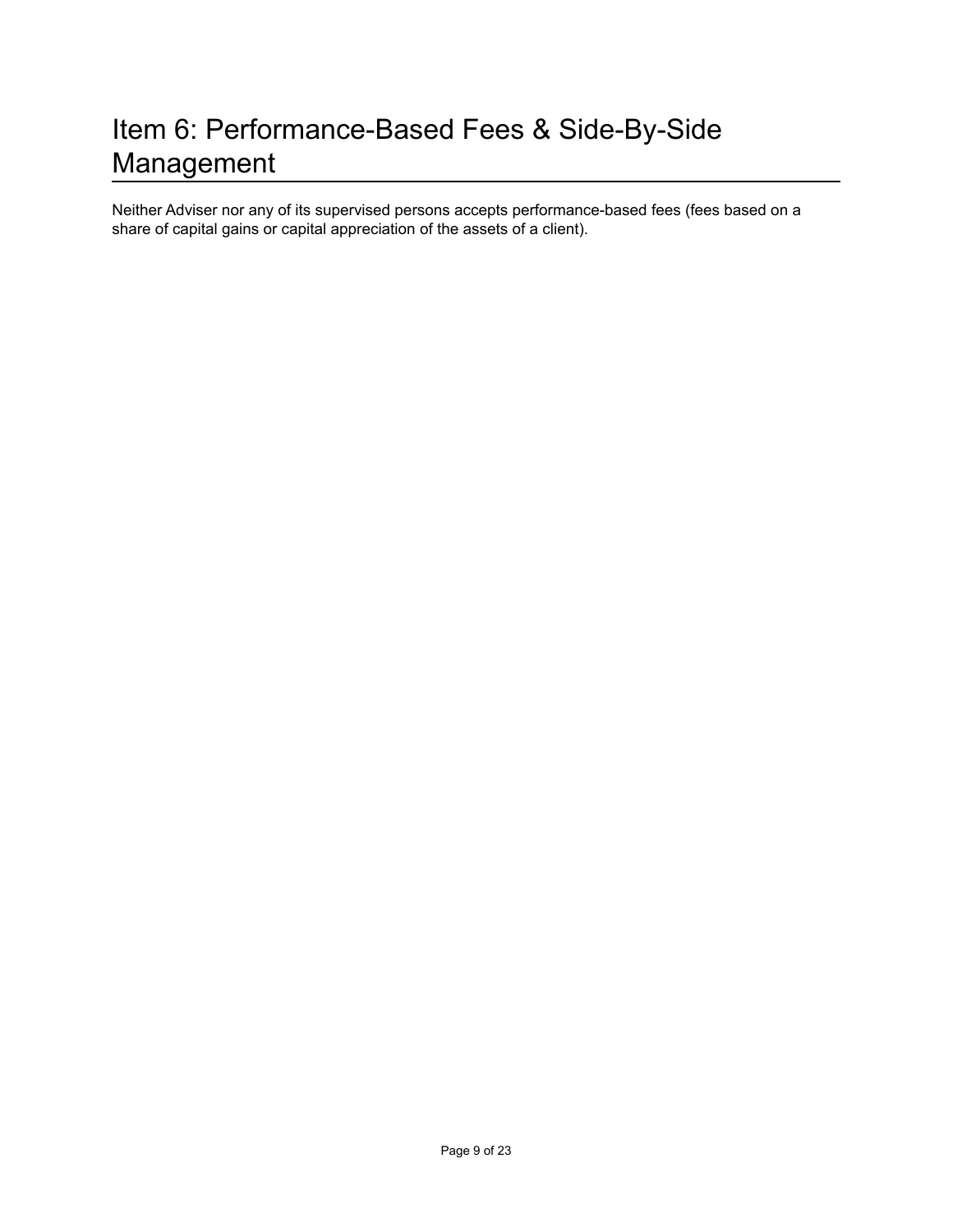# <span id="page-9-0"></span>Item 7: Types of Clients

Adviser generally provides its services to individuals, high-net-worth individuals, trusts, estates, business entities, charitable organizations and pension and profit sharing plans. Adviser does not require a minimum account value to open or maintain an account; however, Schwab imposes a minimum investment of \$5,000 to open or convert an account into the Program and a minimum account balance of \$50,000 to utilize the Program's tax-loss harvesting feature.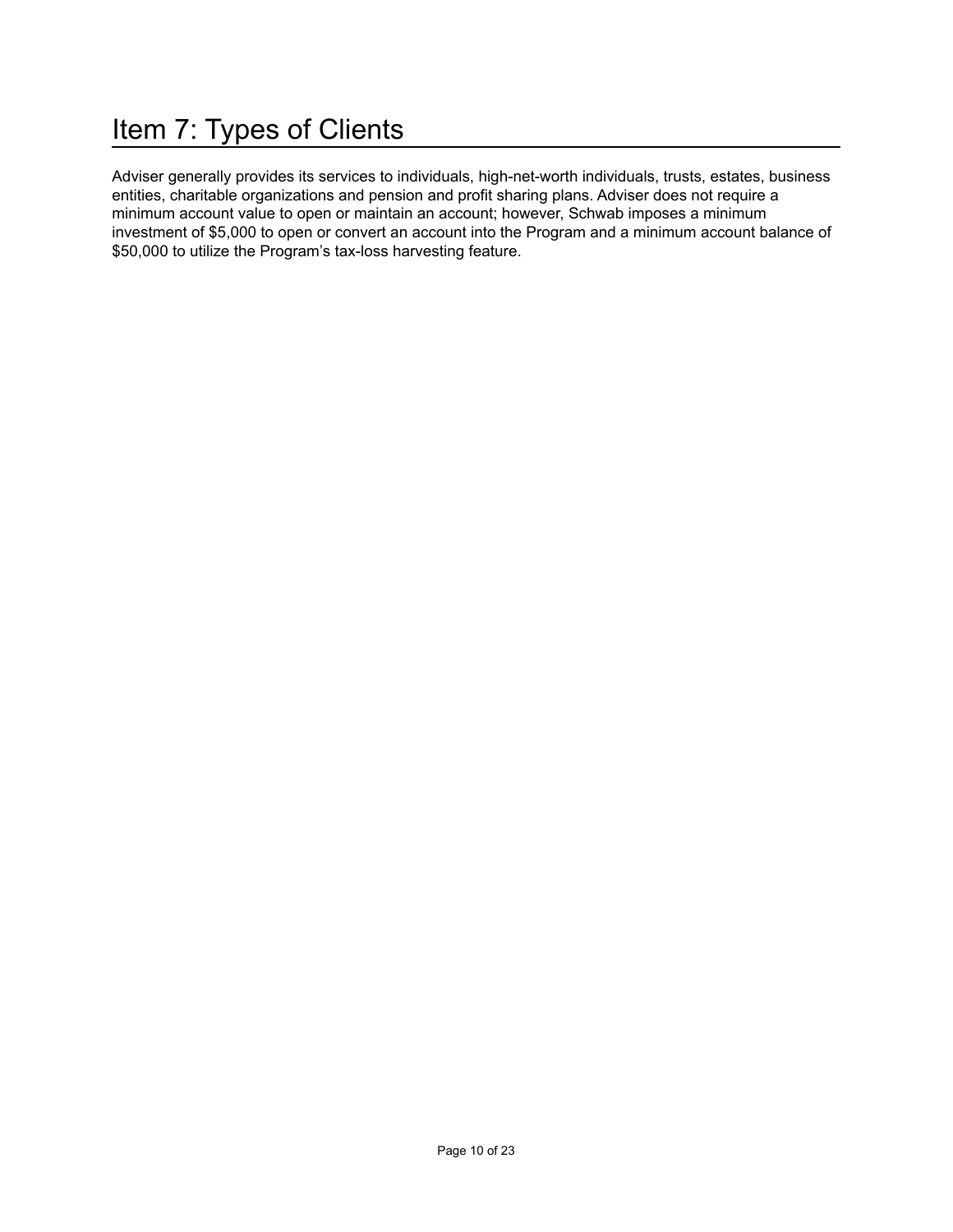# <span id="page-10-0"></span>Item 8: Methods of Analysis, Investment Strategies & Risk of Loss

Investing in securities involves risk of loss that clients should be prepared to bear. Adviser utilizes the following strategies in managing client accounts, provided that such strategies are appropriate for the needs of the client and consistent with the client's investment objectives, risk tolerance, and time horizon, and other considerations:

Long-Term Purchases: We may buy securities for your account and hold them for a relatively long time (more than a year) in anticipation that the security's value has the potential to appreciate over a long horizon. The risk of this strategy is that it could miss out on potential short-term gains that could have been profitable to a client's account. Moreover, if Adviser's predictions are incorrect, it's possible that the security's value may decline sharply before the security is sold.

Short-Term Purchases: Adviser may buy securities for a client's account and decide to sell them within a relatively short time horizon (less than a year) in order to capitalize on short-term price fluctuations. There's no guarantee, however, that this strategy will be able to produce gains.

Debt Securities (Bonds): Issuers use debt securities to borrow money. Generally, issuers pay investors periodic interest and repay the amount borrowed either periodically during the life of the security and/or at maturity. Alternatively, investors can purchase other debt securities, such as zero coupon bonds, which do not pay current interest, but rather are priced at a discount from their face values and their values accrete over time to face value at maturity. The market prices of debt securities fluctuate depending on such factors as interest rates, credit quality, and maturity. In general, market prices of debt securities decline when interest rates rise and increase when interest rates fall. Bonds with longer rates of maturity tend to have greater interest rate risks.

Certain additional risk factors relating to debt securities include: (a) When interest rates are declining, investors have to reinvest their interest income and any return of principal, whether scheduled or unscheduled, at lower prevailing rates.; (b) Inflation causes tomorrow's dollar to be worth less than today's; in other words, it reduces the purchasing power of a bond investor's future interest payments and principal, collectively known as "cash flows." Inflation also leads to higher interest rates, which in turn leads to lower bond prices.; (c) Debt securities may be sensitive to economic changes, political and corporate developments, and interest rate changes. Investors can also expect periods of economic change and uncertainty, which can result in increased volatility of market prices and yields of certain debt securities. For example, prices of these securities can be affected by financial contracts held by the issuer or third parties (such as derivatives) relating to the security or other assets or indices. (d) Debt securities may contain redemption or call provisions entitling their issuers to redeem them at a specified price on a date prior to maturity. If an issuer exercises these provisions in a lower interest rate market, the account would have to replace the security with a lower yielding security, resulting in decreased income to investors. Usually, a bond is called at or close to par value. This subjects investors that paid a premium for their bond risk of lost principal. In reality, prices of callable bonds are unlikely to move much above the call price if lower interest rates make the bond likely to be called.; (e) If the issuer of a debt security defaults on its obligations to pay interest or principal or is the subject of bankruptcy proceedings, the account may incur losses or expenses in seeking recovery of amounts owed to it.; (f) There may be little trading in the secondary market for particular debt securities, which may adversely affect the account's ability to value accurately or dispose of such debt securities. Adverse publicity and investor perceptions, whether or not based on fundamental analysis, may decrease the value and/or liquidity of debt securities.

Adviser attempts to reduce the risks described above through diversification of the client's portfolio and by credit analysis of each issuer, as well as by monitoring broad economic trends and corporate and legislative developments, but there can be no assurance that Adviser will be successful in doing so.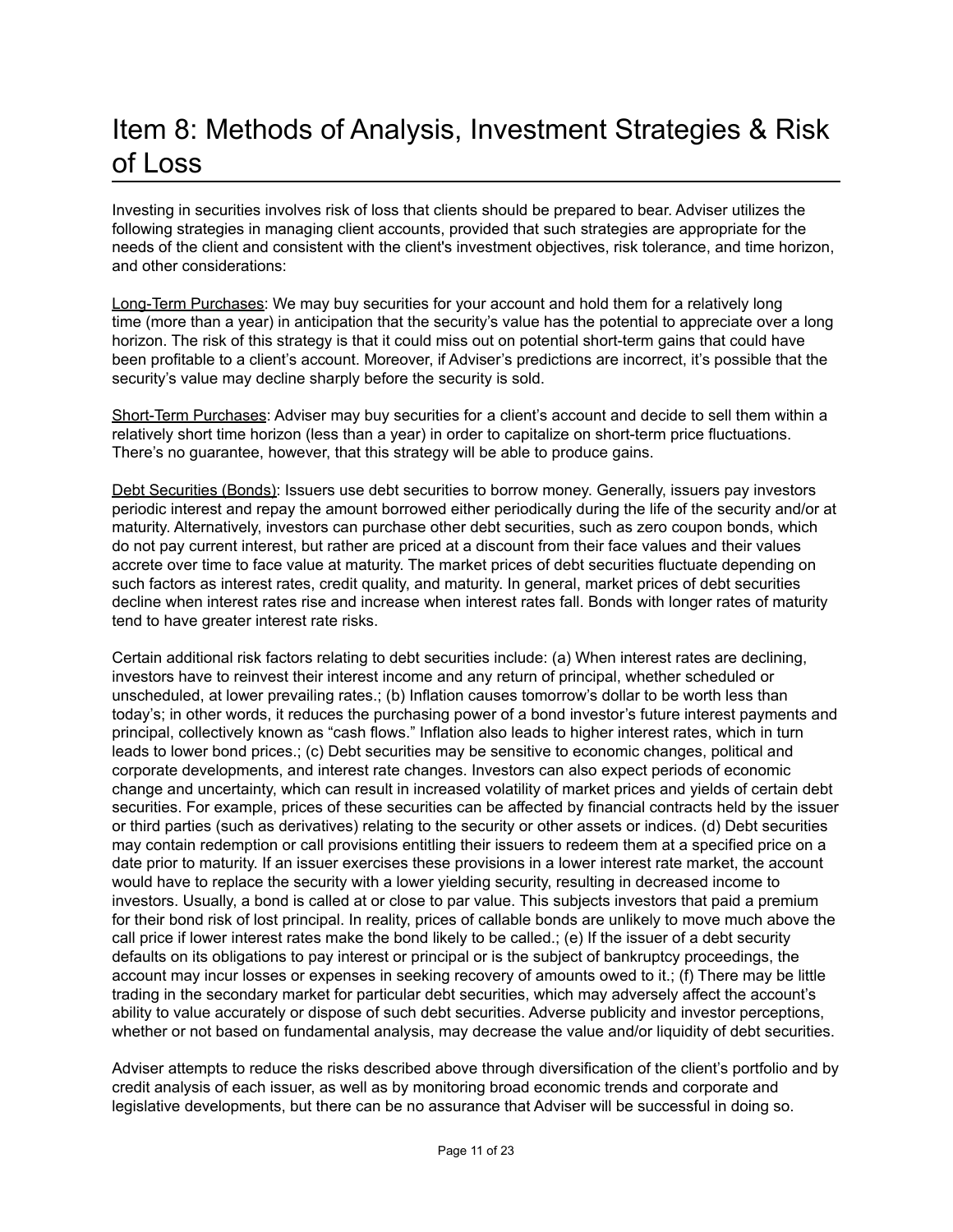Credit ratings for debt securities provided by rating agencies reflect an evaluation of the safety of principal and interest payments, not market value risk. The rating of an issuer is a rating agency's view of past and future potential developments related to the issuer and may not necessarily reflect actual outcomes. There can be a lag between the time of developments relating to an issuer and the time a rating is assigned and updated.

Equity Securities: Equity securities represent an ownership position in a company. Equity securities typically consist of common stocks. The prices of equity securities fluctuate based on, among other things, events specific to their issuers and market, economic and other conditions. For example, prices of these securities can be affected by financial contracts held by the issuer or third parties (such as derivatives) relating to the security or other assets or indices. There may be little trading in the secondary market for particular equity securities, which may adversely affect Adviser's ability to value accurately or dispose of such equity securities. Adverse publicity and investor perceptions, whether or not based on fundamental analysis, may decrease the value and/or liquidity of equity securities. Investing in smaller companies may pose additional risks as it is often more difficult to value or dispose of small company stocks, more difficult to obtain information about smaller companies, and the prices of their stocks may be more volatile than stocks of larger, more established companies. Clients should have a long-term perspective and, for example, be able to tolerate potentially sharp declines in value.

ETFs: An ETF is a type of Investment Company (usually, an open-end fund or unit investment trust) whose primary objective is to achieve the same return as a particular market index. The vast majority of ETFs are designed to track an index, so their performance is close to that of an index mutual fund, but they are not exact duplicates. A tracking error, or the difference between the returns of a fund and the returns of the index, can arise due to differences in composition, management fees, expenses, and handling of dividends. ETFs benefit from continuous pricing; they can be bought and sold on a stock exchange throughout the trading day. Because ETFs trade like stocks, an investor can place orders just like with individual stocks - such as limit orders, good-until-canceled orders, stop loss orders etc. They can also be sold short. Traditional mutual funds are bought and redeemed based on their net asset values ("NAV") at the end of the day. ETFs are bought and sold at the market prices on the exchanges, which resemble the underlying NAV but are independent of it. However, arbitrageurs will ensure that ETF prices are kept very close to the NAV of the underlying securities. Although an investor can buy as few as one share of an ETF, most buy in lots. Anything bought in less than a lot will increase the cost to the investor. Anyone can buy any ETF no matter where in the world it trades. This provides a benefit over mutual funds, which generally can only be bought in the country in which they are registered. One of the main features of ETFs are their low annual fees, especially when compared to traditional mutual funds. The passive nature of index investing, reduced marketing, and distribution and accounting expenses all contribute to the lower fees. However, individual investors must pay a brokerage commission to purchase and sell ETF shares; for those investors who trade frequently, this can significantly increase the cost of investing in ETFs. That said, with the advent of low-cost brokerage fees, small or frequent purchases of ETFs are becoming more cost efficient.

Mutual Funds: A mutual fund is a company that pools money from many investors and invests that money in a variety of differing security types based on the objectives of the fund. The portfolio of the fund consists of the combined holdings it owns. Each share represents an investor's proportionate ownership of the fund's holdings and the income those holdings generate. The price that investors pay for mutual fund shares are the fund's per share net asset value ("NAV") plus any shareholder fees that the fund imposes at the time of purchase (such as sales loads). Investors typically cannot ascertain the exact make-up of a fund's portfolio at any given time, nor can they directly influence which securities the fund manager buys and sells or the timing of those trades. With an individual stock, investors can obtain real-time (or close to real-time) pricing information with relative ease by checking financial websites or by calling a broker or your investment adviser. Investors can also monitor how a stock's price changes from hour to hour—or even second to second. By contrast, with a mutual fund, the price at which an investor purchases or redeems shares will typically depend on the fund's NAV, which is calculated daily after market close.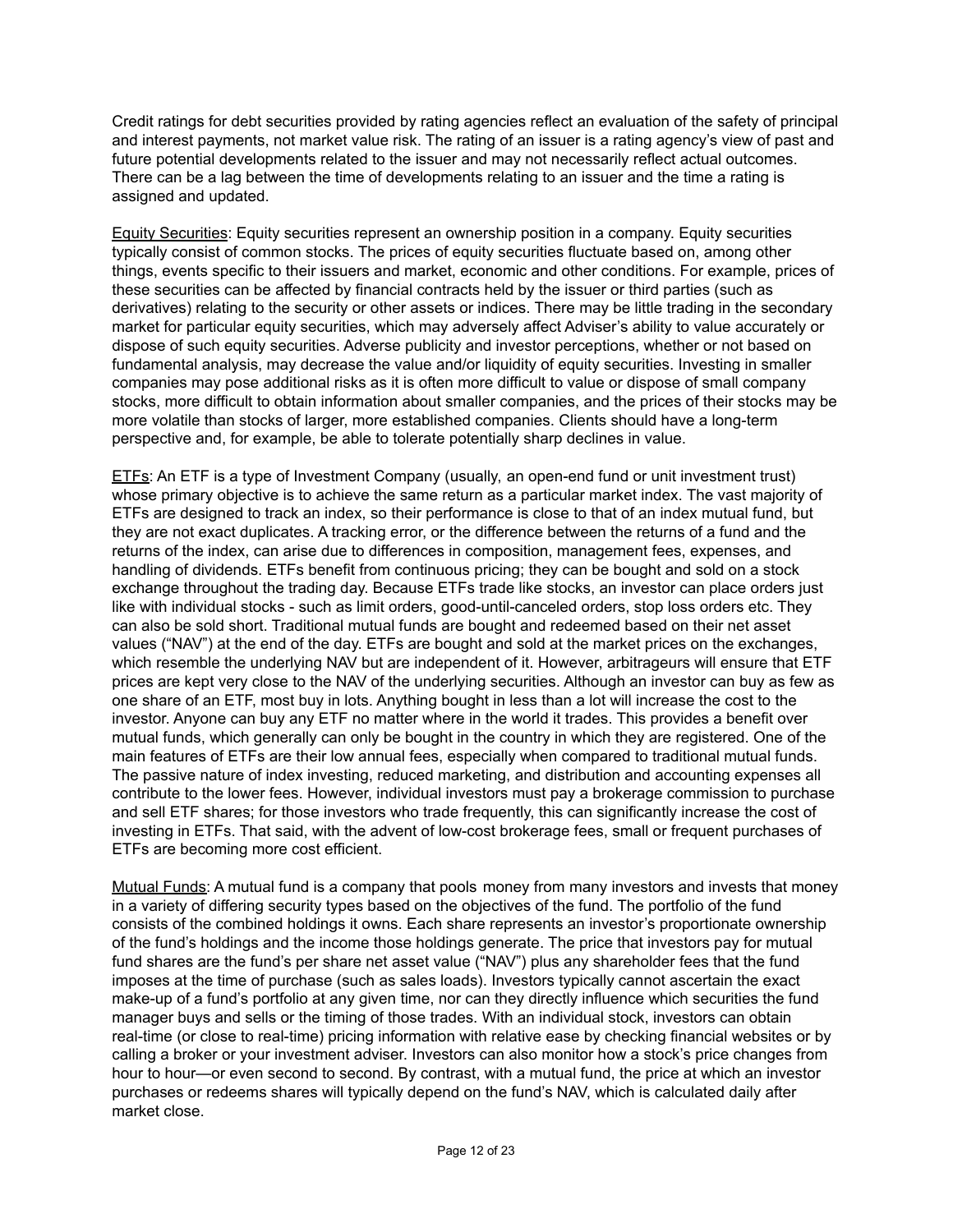The benefits of investing through mutual funds include: (a) Mutual funds are professionally managed by an investment adviser who researches, selects, and monitors the performance of the securities purchased by the fund; (b) Mutual funds typically have the benefit of diversification, which is an investing strategy that generally sums up as "Don't put all your eggs in one basket." Spreading investments across a wide range of companies and industry sectors can help lower the risk if a company or sector fails. Some investors find it easier to achieve diversification through ownership of mutual funds rather than through ownership of individual stocks or bonds.; (c) Some mutual funds accommodate investors who do not have a lot of money to invest by setting relatively low dollar amounts for initial purchases, subsequent monthly purchases, or both.; and (d) At any time, mutual fund investors can readily redeem their shares at the current NAV, less any fees and charges assessed on redemption.

Mutual funds also have features that some investors might view as disadvantages: (a) Investors must pay sales charges, annual fees, and other expenses regardless of how the fund performs. Depending on the timing of their investment, investors may also have to pay taxes on any capital gains distributions they receive. This includes instances where the fund performed poorly after purchasing shares.; (b) Investors typically cannot ascertain the exact make-up of a fund's portfolio at any given time, nor can they directly influence which securities the fund manager buys and sells or the timing of those trades.; and (c) With an individual stock, investors can obtain real-time (or close to real time) pricing information with relative ease by checking financial websites or by calling a broker or your investment adviser. Investors can also monitor how a stock's price changes from hour to hour—or even second to second. By contrast, with a mutual fund, the price at which an investor purchases or redeems shares will typically depend on the fund's NAV, which the fund might not calculate until many hours after the investor placed the order. In general, mutual funds must calculate their NAV at least once every business day, typically after the major U.S. exchanges close.

When investors buy and hold an individual stock or bond, the investor must pay income tax each year on the dividends or interest the investor receives. However, the investor will not have to pay any capital gains tax until the investor actually sells and makes a profit. Mutual funds, however, are different. When an investor buys and holds mutual fund shares, the investor will owe income tax on any ordinary dividends in the year the investor receives or reinvests them. Moreover, in addition to owing taxes on any personal capital gains when the investor sells shares, the investor may have to pay taxes each year on the fund's capital gains. That is because the law requires mutual funds to distribute capital gains to shareholders if they sell securities for a profit and cannot use losses to offset these gains.

Margin Transactions: If a client's account is set up for margin transactions, Adviser may buy on margin for such account. Buying on margin is essentially borrowing money from a broker/custodian to purchase the security. Because using borrowed money amplifies gains and losses, buying on margin can substantially increase the risk of a portfolio.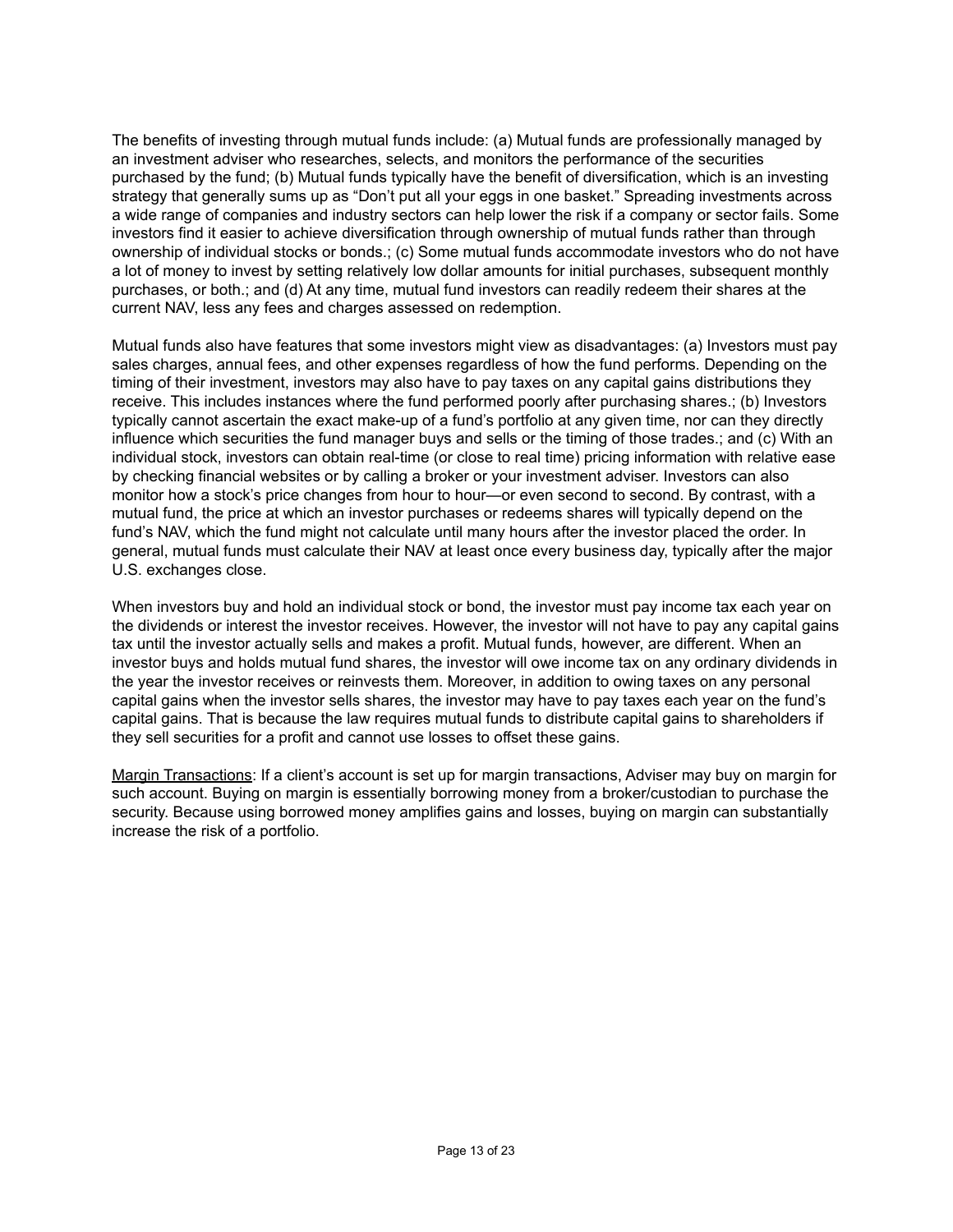# <span id="page-13-0"></span>Item 9: Disciplinary Information

There are no legal or disciplinary events that are material to a client's or prospective client's evaluation of Adviser's advisory business or the integrity of Adviser's management. Neither Adviser nor any of its management persons have been involved in a criminal or civil action in a domestic, foreign or military court of competent jurisdiction, an administrative proceeding before the SEC, any other federal regulatory agency, any state regulatory agency, or any foreign financial regulatory authority, and/or a self-regulatory organization (SRO) proceeding.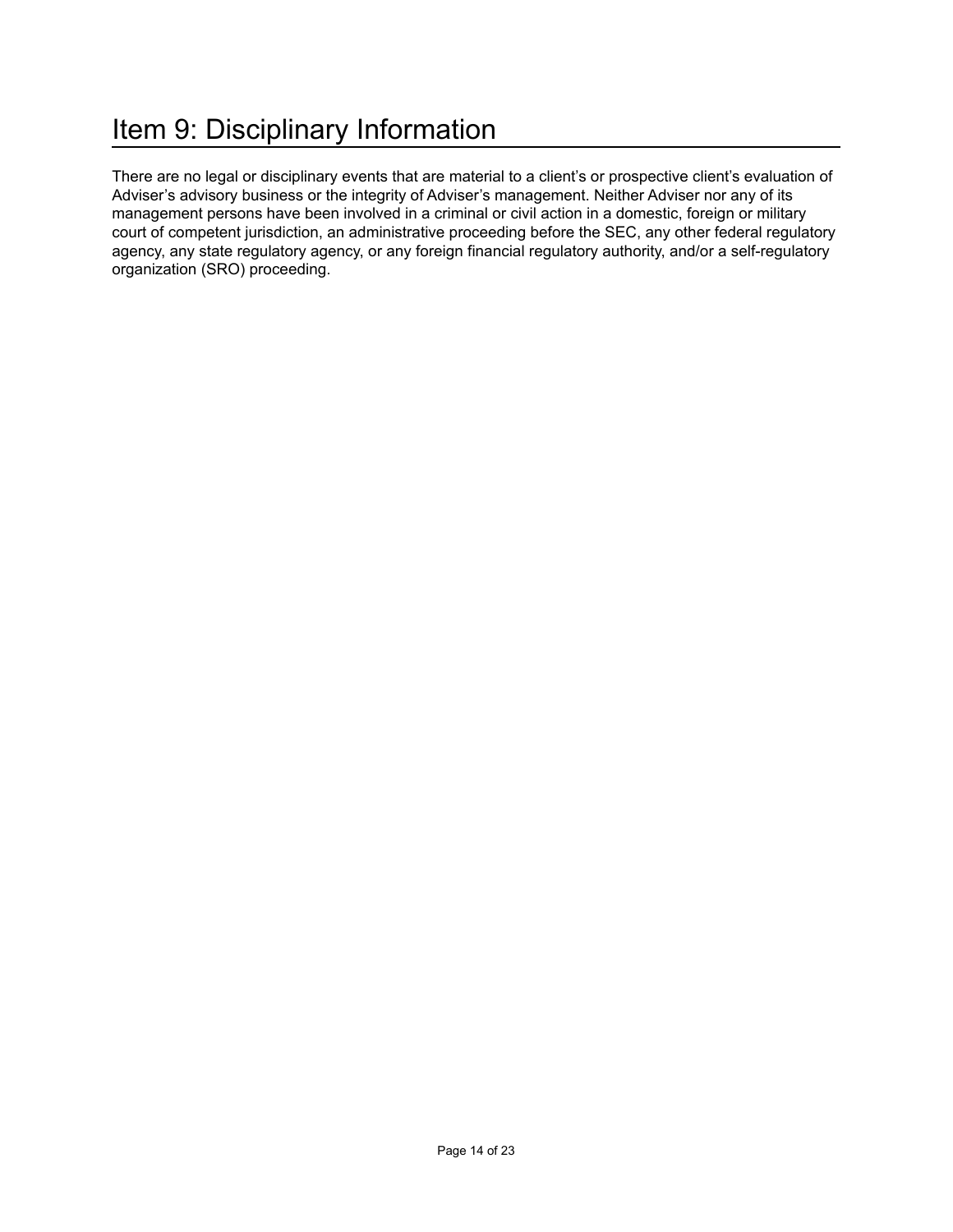# <span id="page-14-0"></span>Item 10: Other Financial Industry Activities & Affiliations

- A. Neither Adviser nor any of its management persons are registered, or have an application pending to register, as a broker-dealer or a registered representative of a broker-dealer.
- B. Neither Adviser nor any of its management persons are registered, or have an application pending to register, as a futures commission merchant, commodity pool operator, a commodity trading advisor, or an associated person of the foregoing entities.
- C. Neither Adviser nor any of its management persons have any business relationship or arrangement with any of the following related persons that is material to its advisory business or to clients:
	- i. broker-dealer, municipal securities dealer, or government securities dealer or broker
	- ii. investment company or other pooled investment vehicle (including a mutual fund, closed-end investment company, unit investment trust, private investment company or "hedge fund," and offshore fund)
	- iii. futures commission merchant, commodity pool operator, or commodity trading advisor
	- iv. banking or thrift institution
	- v. accountant or accounting firm
	- vi. lawyer or law firm
	- vii. pension consultant
	- viii. real estate broker or dealer
	- ix. sponsor or syndicator of limited partnerships
- D. Both of Adviser's investment adviser representatives ("IARs") are licensed insurance agents, and from time to time will earn an ordinary and customary commission from the sale of an insurance product in such capacity. This creates a conflict of interest, because such IARs have the potential to earn both an insurance commission and advisory fee revenue from a client. Adviser addresses this conflict of interest by fully disclosing this relationship with the applicable insurance provider, and informing clients that they are under no obligation to purchase an insurance product through any IAR.

Prior to selecting any Third-Party Adviser, Adviser will ensure that such Third-Party Adviser is properly registered or notice-filed.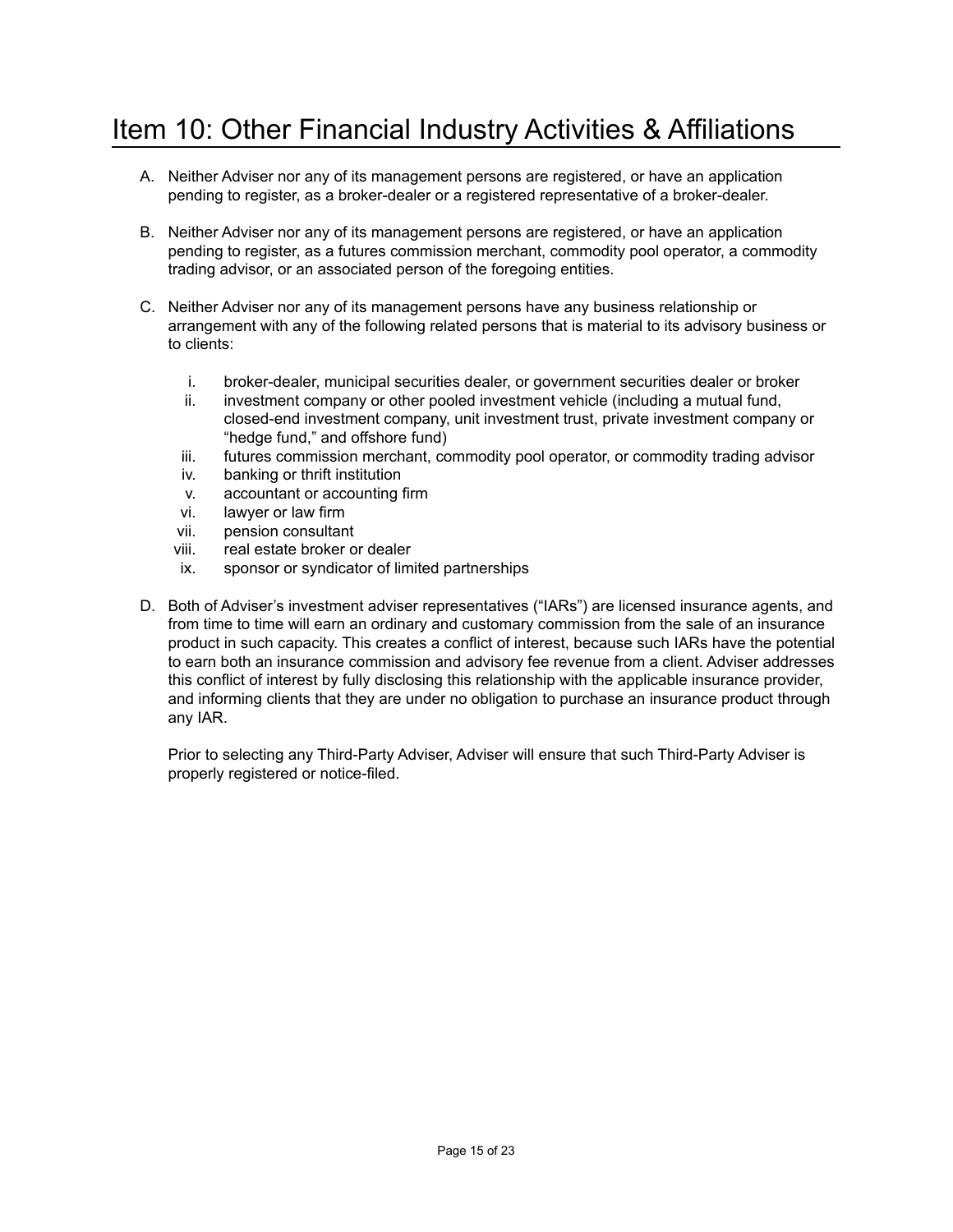# <span id="page-15-0"></span>Item 11: Code of Ethics, Participation or Interest in Client Transactions & Personal Trading

- A. Adviser has adopted a code of ethics that will be provided to any client or prospective client upon request. Adviser's code of ethics describes the standards of business conduct that Adviser requires of its supervised persons, which is reflective of Adviser's fiduciary obligations to act in the best interests of its clients. The code of ethics also includes sections related to compliance with securities laws, reporting of personal securities transactions and holdings, reporting of violations of the code of ethics to Adviser's Chief Compliance Officer, pre-approval of certain investments by access persons, and the distribution of the code of ethics and any amendments to all supervised persons followed by a written acknowledgement of their receipt.
- B. Neither Adviser nor any of its related persons recommends to clients, or buys or sells for client accounts, securities in which Adviser or any of its related persons has a material financial interest.
- C. From time to time, Adviser or its related persons will invest in the same securities (or related securities such as warrants, options or futures) that Adviser or a related person recommends to clients. This has the potential to create a conflict of interest because it affords Adviser or its related persons the opportunity to profit from the investment recommendations made to clients. Adviser's policies and procedures and code of ethics address this potential conflict of interest by prohibiting such trading by Adviser or its related persons if it would be to the detriment of any client and by monitoring for compliance through the reporting and review of personal securities transactions. In all instances Adviser will act in the best interests of its clients.
- D. From time to time, Adviser or its related persons will buy or sell securities for client accounts at or about the same time that Adviser or a related person buys or sells the same securities for its own (or the related person's own) account. This has the potential to create a conflict of interest because it affords Adviser or its related persons the opportunity to trade either before or after the trade is made in client accounts, and profit as a result. Adviser's policies and procedures and code of ethics address this potential conflict of interest by prohibiting such trading by Adviser or its related persons if it would be to the detriment of any client and by monitoring for compliance through the reporting and review of personal securities transactions. In all instances Adviser will act in the best interests of its clients.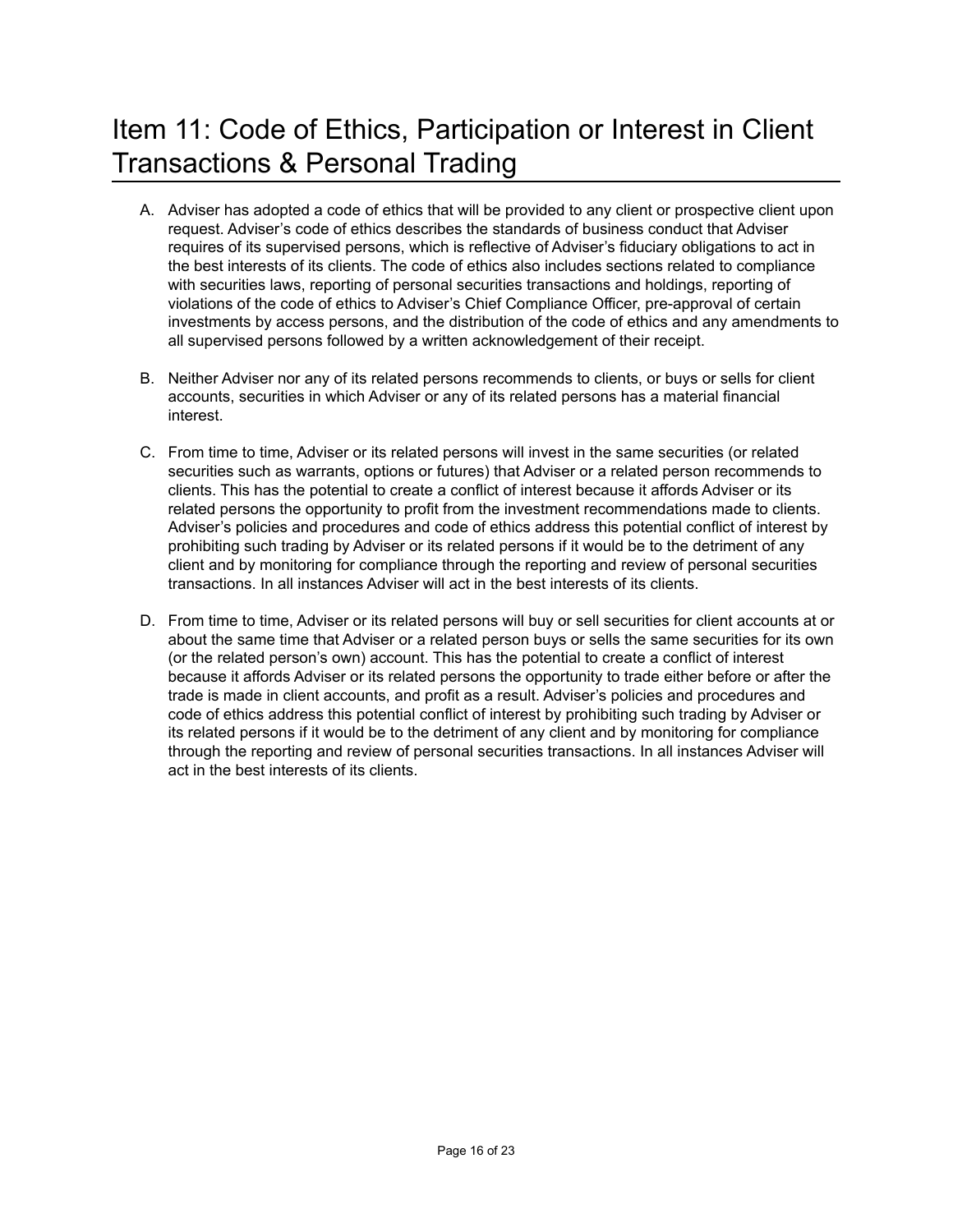#### <span id="page-16-0"></span>Item 12: Brokerage Practices

- A. Adviser considers several factors when recommending a custodial broker-dealer for client transactions and determining the reasonableness of such custodial broker-dealer's compensation. Such factors include the custodial broker-dealer's industry reputation and financial stability, service quality and responsiveness, execution price, speed and accuracy, reporting abilities, and general expertise. Assessing these factors as a whole allows Adviser to fulfill its duty to seek best execution for its clients' securities transactions. However, Adviser does not guarantee that the custodial broker-dealer recommended for client transactions will necessarily provide the best possible price, as price is not the sole factor considered when seeking best execution. After considering the factors above, Adviser recommends Charles Schwab & Co., Inc. ("Schwab") as the custodial broker-dealer for client accounts.
	- i. Adviser does not receive research and other soft dollar benefits in connection with client securities transactions, which are known as "soft dollar benefits". However, Schwab provides certain products and services that are intended to directly benefit Adviser, clients, or both. Such products and services include (a) an online platform through which Adviser can monitor and review client accounts, (b) access to proprietary technology that allows for order entry, (c) duplicate statements for client accounts and confirmations for client transactions, (d) invitations to the custodial broker-dealer(s)' educational conferences, (e) practice management consulting, and (f) occasional business meals and entertainment. In connection with Adviser's initial registration, Schwab also offset the cost of certain third-party vendor services that Adviser would have otherwise had to incur in connection with registering as an investment adviser and the transfer of client accounts to Schwab. Adviser does not have to pay Schwab for the Platform so long as Adviser maintains client assets in accounts at Schwab as custodial broker-dealer. The receipt of these products, services, and benefits creates a conflict of interest to the extent it causes Adviser to recommend Schwab as opposed to a comparable broker-dealer. Adviser addresses this conflict of interest by fully disclosing it in this brochure, evaluating Schwab based on the value and quality of its services as realized by clients, and by periodically evaluating alternative broker-dealers to recommend.
	- ii. Adviser does not consider, in selecting or recommending custodial broker-dealers, whether Adviser or a related person receives client referrals from a custodial broker-dealer or third-party.
	- iii. Adviser does not routinely recommend, request, or require that a client direct Adviser to execute transactions through a specified custodial broker-dealer other than Schwab. Please note that clients wishing to utilize the Schwab Program must utilize Schwab as a custodial broker-dealer.
- B. Adviser retains the ability to aggregate the purchase and sale of securities for clients' accounts with the goal of seeking more efficient execution and more consistent results across accounts. Aggregated trading instructions will not be placed if it would result in increased administrative and other costs, custodial burdens, or other disadvantages. If client trades are aggregated by Adviser, such aggregation will be done so as to not to disadvantage any client and to treat all clients as fairly and equally as possible.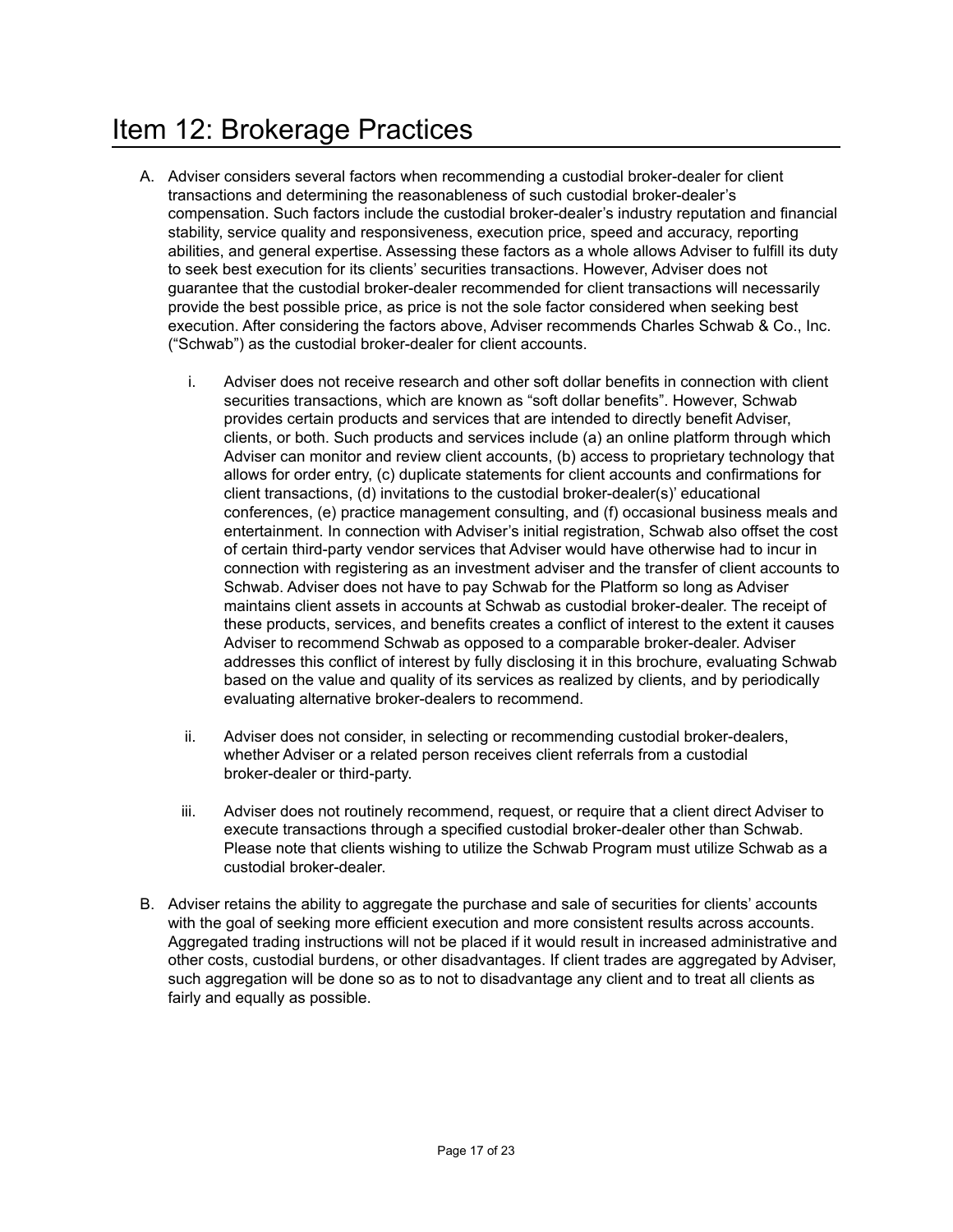# <span id="page-17-0"></span>Item 13: Review of Accounts

A. Gary Blom and Michael Howell, IARs of Adviser, monitor comprehensive wealth management client accounts on an ongoing basis, and typically review such client accounts on a quarterly basis. Such reviews are designed to ensure that the client is still on track to achieve his or her financial goals, and that the investments remain appropriate given the client's risk tolerance, investment objectives, major life events, and other factors. Clients are encouraged to proactively reach out to Adviser to discuss any changes to their personal or financial situation.

Financial planning clients do not receive reviews of their written plans unless they take action to schedule a financial consultation with Adviser. Adviser does not provide ongoing services to financial planning clients, but are willing to meet with such clients upon their request to discuss updates to their plans, changes in their circumstances, etc. Financial planning clients do not receive written or verbal updated reports regarding their financial plans unless they separately engage Adviser for a post-financial plan meeting or update to their initial written financial plan.

- B. Other factors that may trigger a review include, but are not limited to, material developments in market conditions, material geopolitical events, and changes to a client's personal or financial situation (the birth of a child, preparing for a home purchase, plans to attend higher education, a job transition, impending retirement, death or disability among family members, etc.).
- C. The custodial broker-dealer will send account statements and reports directly to clients no less frequently than quarterly. Such statements and reports will be mailed to clients at their address of record or delivered electronically, depending on the client's election. If agreed to by Adviser and client, Adviser or a third-party report provider will also send clients reports to assist them in understanding their account positions and performance, as well as the progress toward achieving financial goals.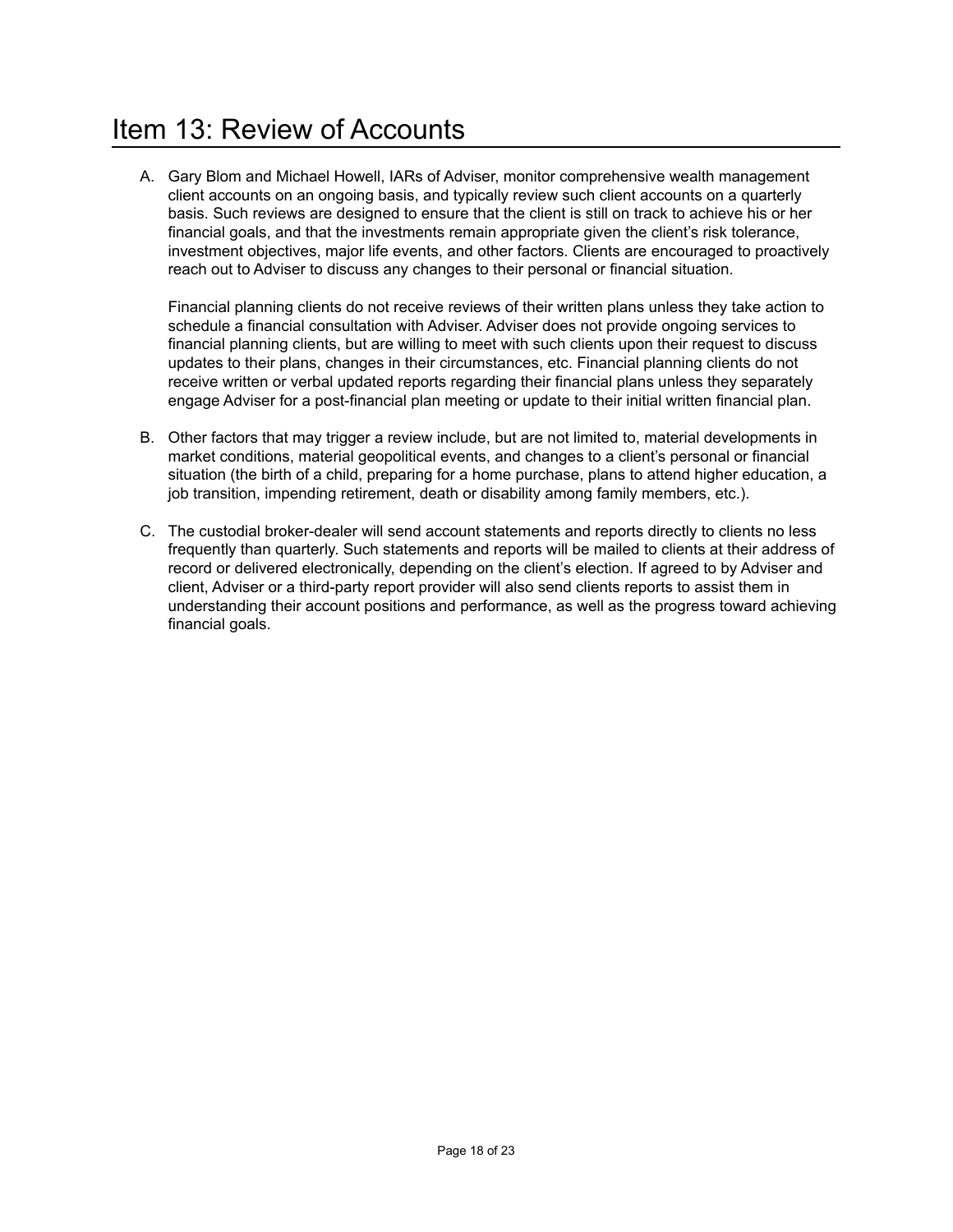# <span id="page-18-0"></span>Item 14: Client Referrals and Other Compensation

- A. Nobody other than clients provides an economic benefit to Adviser for providing investment advice or other advisory services to clients. However, as described above in Item 12, the custodial broker-dealer(s) recommended for client accounts provides certain products, services, and benefits that are intended to directly benefit Adviser, clients, or both.
- B. Neither Adviser nor a related person directly or indirectly compensates a person who is not Adviser's supervised person for client referrals.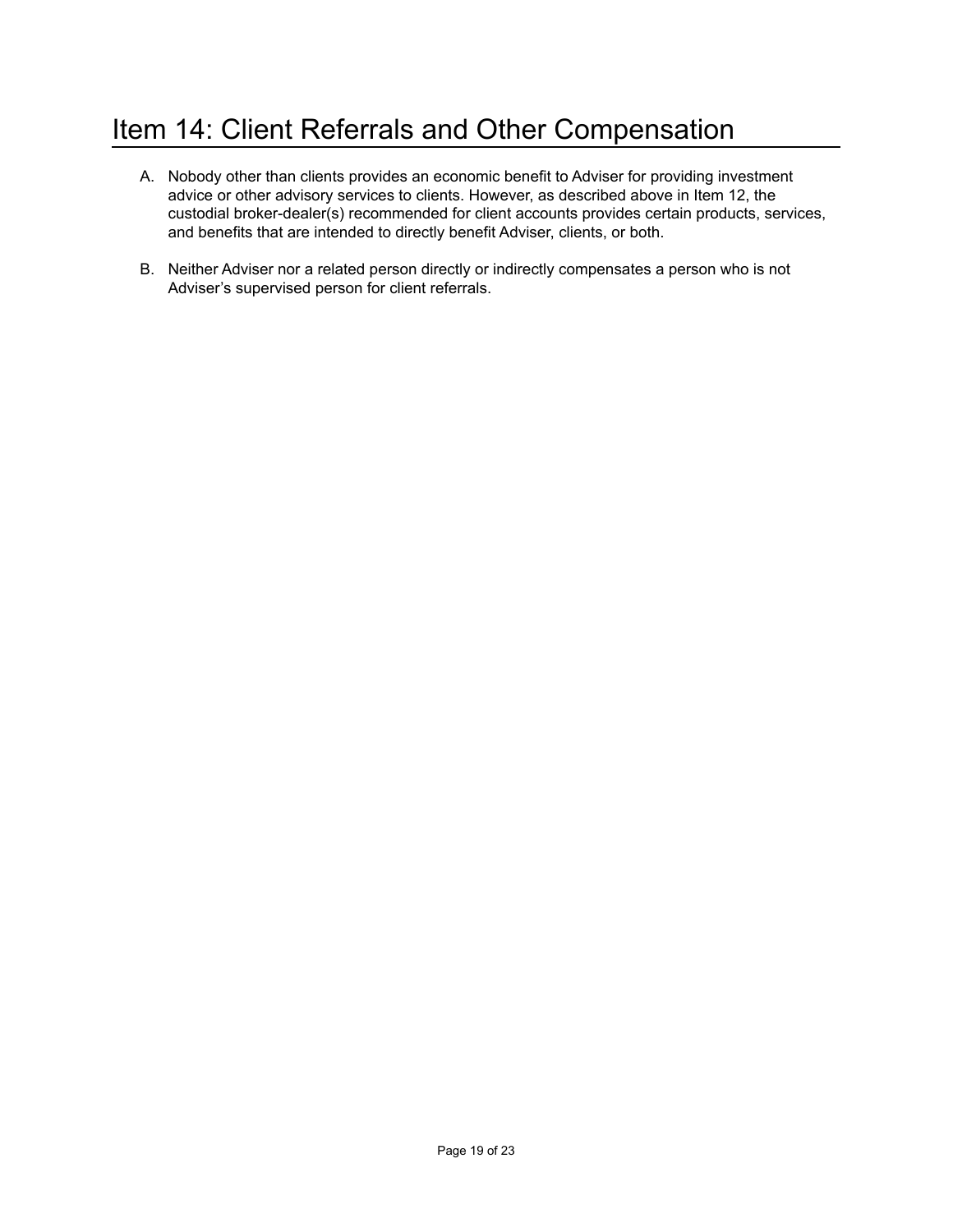# <span id="page-19-0"></span>Item 15: Custody

For clients that do not have their fees deducted directly from their account(s) and have not provided Adviser with any standing letters of authorization to distribute funds from their account(s), Adviser will not have any custody of client funds or securities. For clients that have their fees deducted directly from their account(s) or that have provided Adviser with discretion as to amount and timing of disbursements pursuant to a standing letter of authorization to disburse funds from their account(s), Adviser will typically be deemed to have limited custody over such clients' funds or securities pursuant to the SEC's custody rule and subsequent guidance thereto. At no time will Adviser accept full custody of client funds or securities in the capacity of a custodial broker-dealer, and at all times client accounts will be held by a third-party qualified custodian as described in Item 12, above.

Adviser has obtained written authorization from each client in the advisory agreement to deduct advisory fees from the account held by the third-party qualified custodian. Each time the advisory fee is deducted from a client account, Adviser concurrently (1) sends the third-party qualified custodian an invoice or statement of the amount of the advisory fee to be deducted from the client's account, and (2) sends the client an invoice or statement itemizing the advisory fee. Itemization includes the formula used to calculate the advisory fee, the value of the assets under management on which the advisory fee is based, and the time period covered by the advisory fee. The third-party qualified custodian sends quarterly statements to clients showing all disbursements from the client's account(s), including the amount of advisory fees.

If a client receives account statements from both the custodial broker-dealer and Adviser or a third-party report provider, client is urged to compare such account statements and advise Adviser of any discrepancies between them.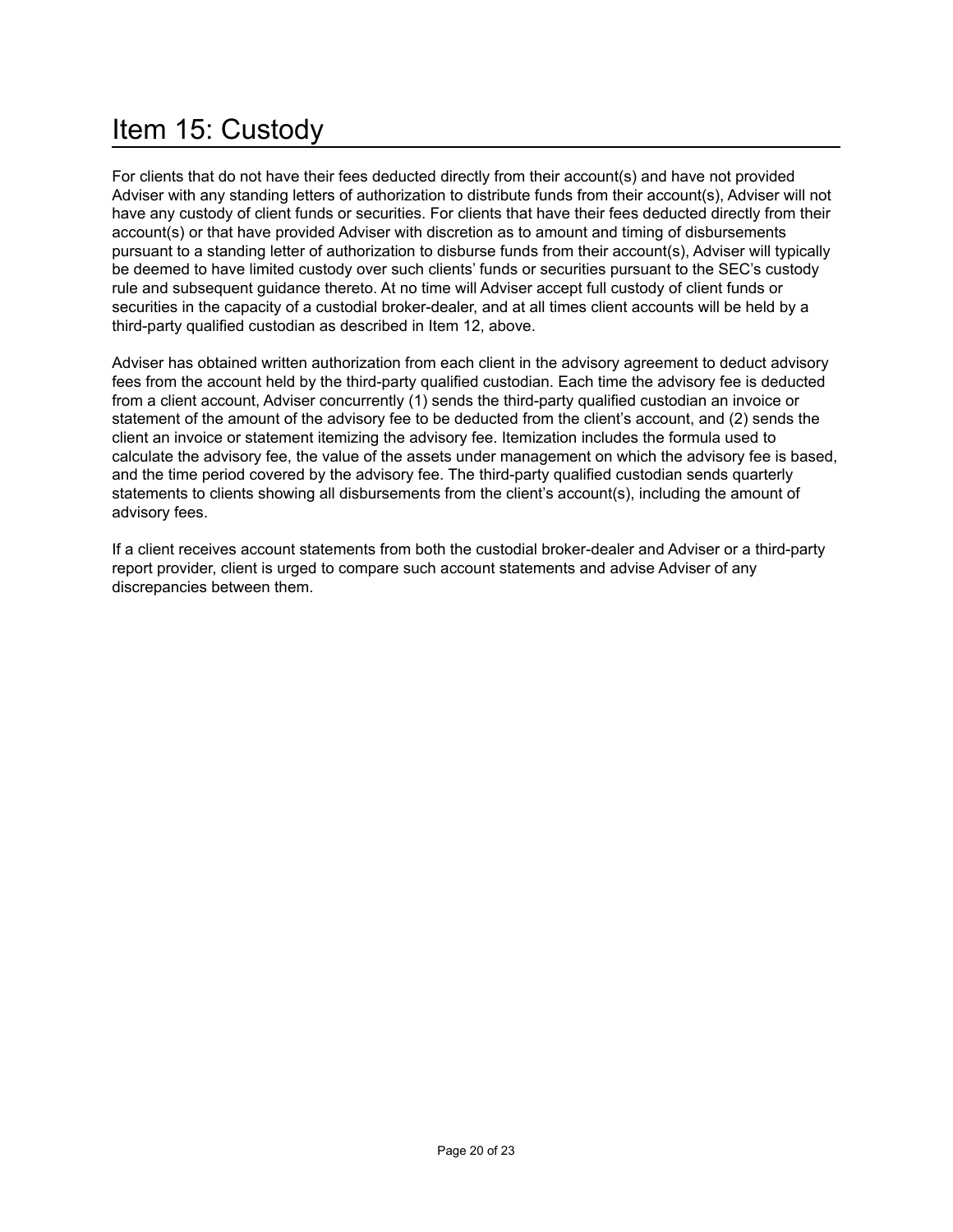# <span id="page-20-0"></span>Item 16: Investment Discretion

Adviser accepts discretionary authority to manage securities accounts on behalf of certain comprehensive wealth management clients only pursuant the mutual written agreement of Adviser and the client through a power-of-attorney, which is typically contained in the advisory agreement signed by Adviser and the client. Clients may place reasonable limitations on this discretionary authority so long as it is contained in a written agreement and/or power-of-attorney. Such discretionary authority applies to the securities to be bought or sold for a client's account and the amount/timing of securities to be bought or sold for a client's account.

Alternatively, a client may engage Adviser to render non-discretionary comprehensive wealth management services.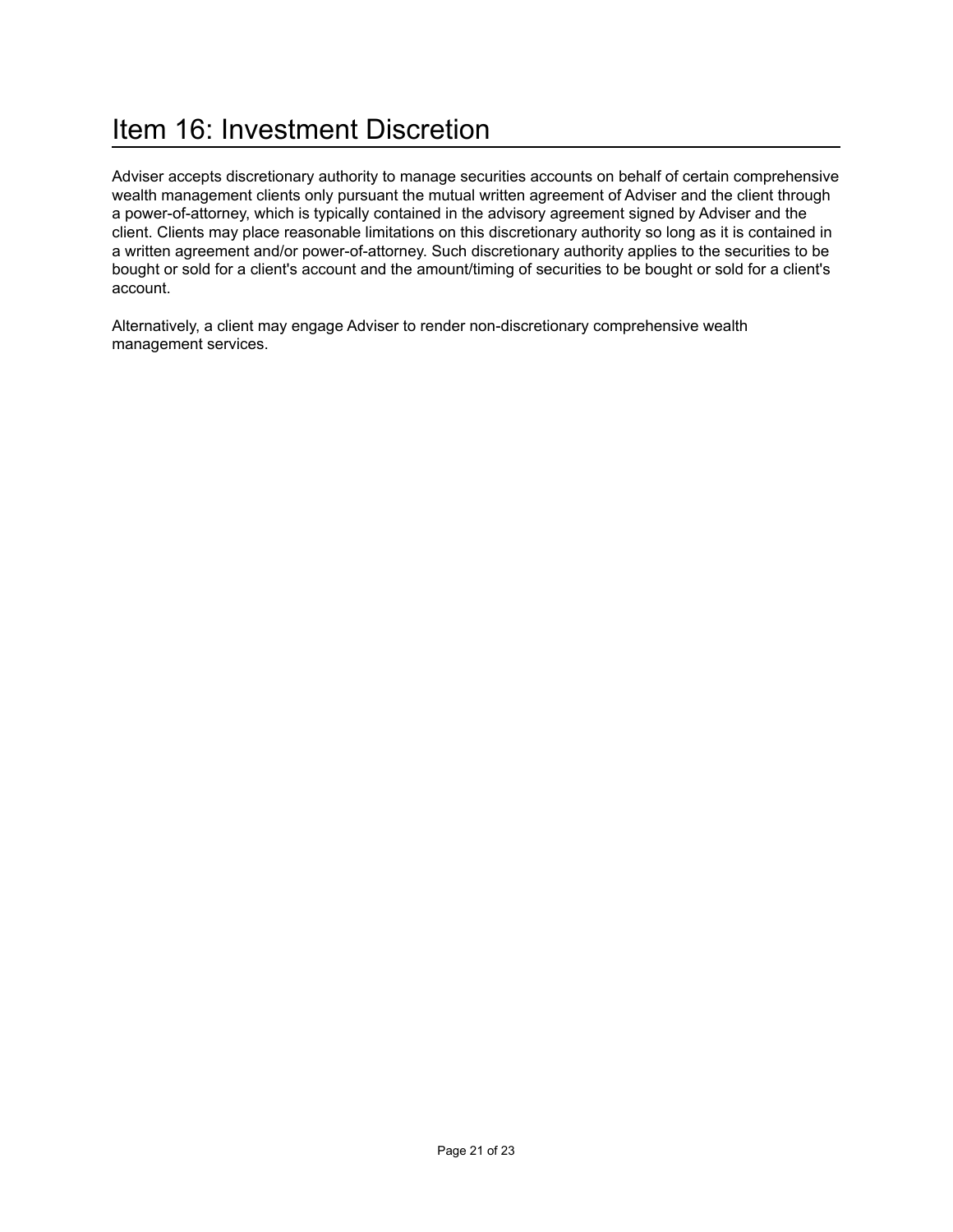# <span id="page-21-0"></span>Item 17: Voting Client Securities

- A. Adviser does not have and will not accept authority to vote client securities.
- B. Clients will receive their proxies or other solicitations directly from their custodial broker-dealer or a transfer agent, as applicable, and should direct any inquiries regarding such proxies or other solicitations directly to the sender.